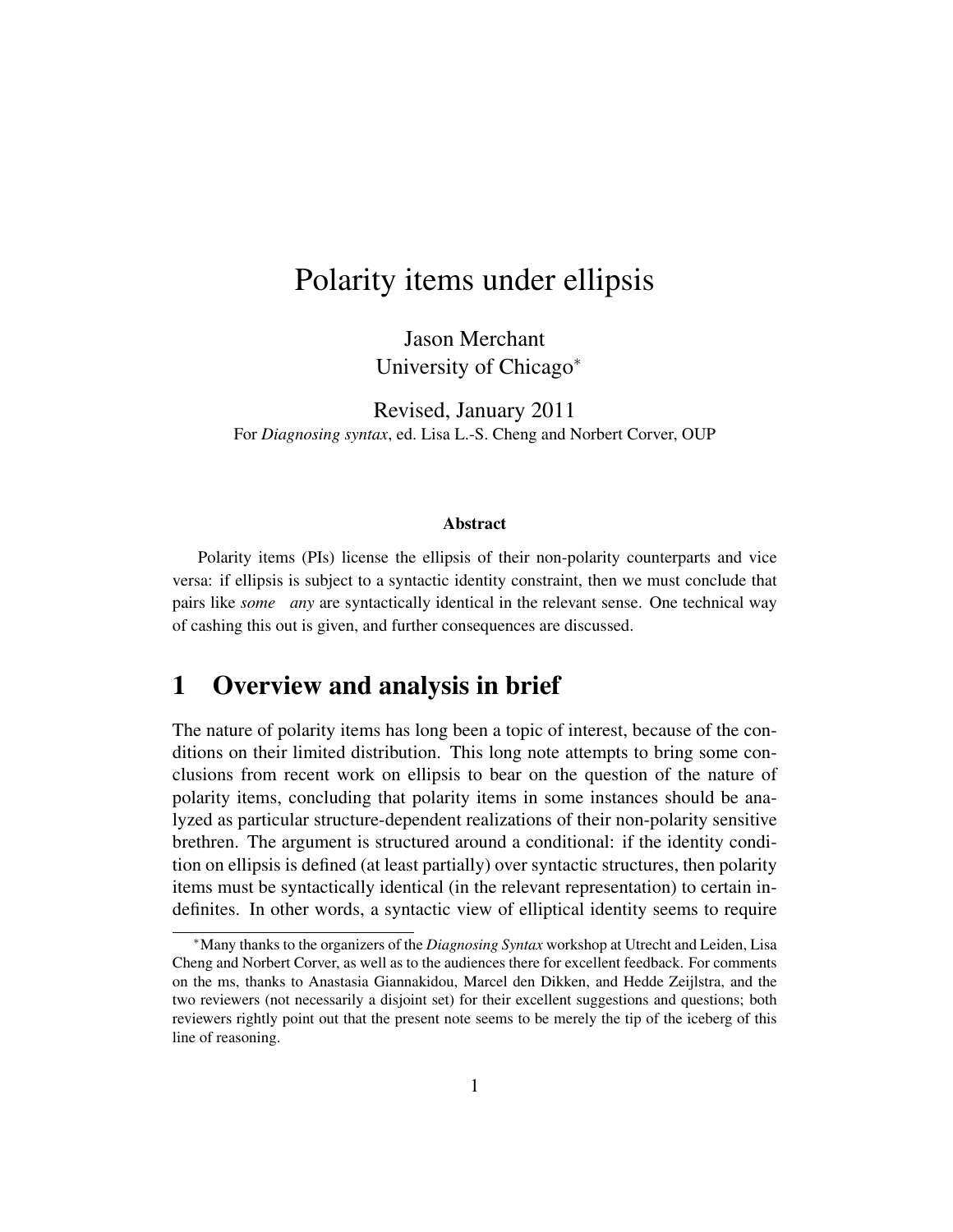that we posit that some polarity items appear as such merely by virtue of their position and relations to licensors.

I begin by reviewing some of the evidence in the recent literature bearing on the nature of the relation between the elided material—which is argued to be syntactically present though unpronounced—and its antecedent; if some recent proposals are correct, then at least part of this relation is one of syntactic identity. This proposition forms the protasis of the conditional of this paper. Whether or not the protasis is actually true is a separate question, one addressed in the literature I cite, but it is not a question I will take up here.

The remainder of the paper explores the consequences of this conclusion in the domain of polarity items such as (1) and (2) (from Sag 1976:157f., also discussed in Bresnan 1971, Ladusaw 1979, Hardt 1993, Fiengo and May 1994, Giannakidou 1998, and Johnson 2001).

- (1) John didn't see anyone, but Mary did.
- (2) John saw someone, but Mary didn't.

Briefly, I propose, following the spirit of Giannakidou 2000, Giannakidou 2007 (and others since), that polarity items have a syntactic feature [Pol:\_] which is valued under Agree with a c-commanding 'licensor' such as negation.<sup>1</sup> Generalizing, certain expressions have varying morphological realizations, depending on their syntactic environment. Which morphology is realized is determined by agreement with a valuer. The analysis is represented in (3), assuming the morphological spell-out rules in (4) (with a uniform semantics as in (4c)):

<sup>1</sup>Obviously a large part of the literature since Ladusaw 1979 has been devoted to showing that negation isn't the only licensor. While I can't do justice to the full range of facts here, the evidence from ellipsis is suggestive for those other licensors as well.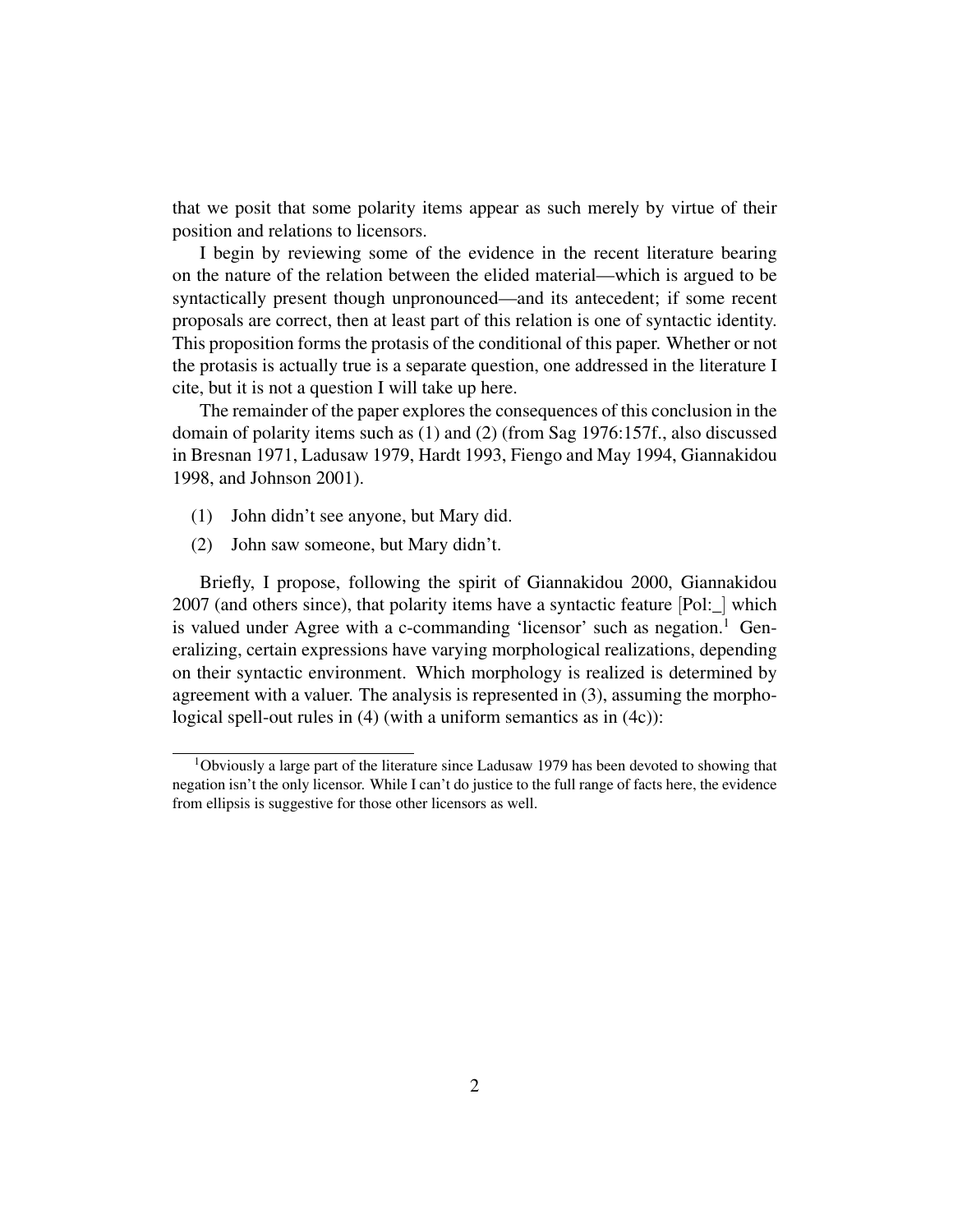

- (4) Lexical Insertion rules
	- a.  $[Cat[D, Indef]; Inf[Pol:Neg]] \mapsto any$
	- b.  $[Cat[D, Indef]; Inf[Pol:Pos]] \mapsto$  some
	- c.  $\lambda f \lambda g \exists x [f(x) \wedge g(x)]$

From this analysis, I argue that syntactic identity conditions on ellipsis are compatible only with a refined view of polarity items.

Naturally, this proposal is programmatic in many respects, and a number of very important issues and consequences can be little more than touched upon here; it is my hope that these might be addressed in future work.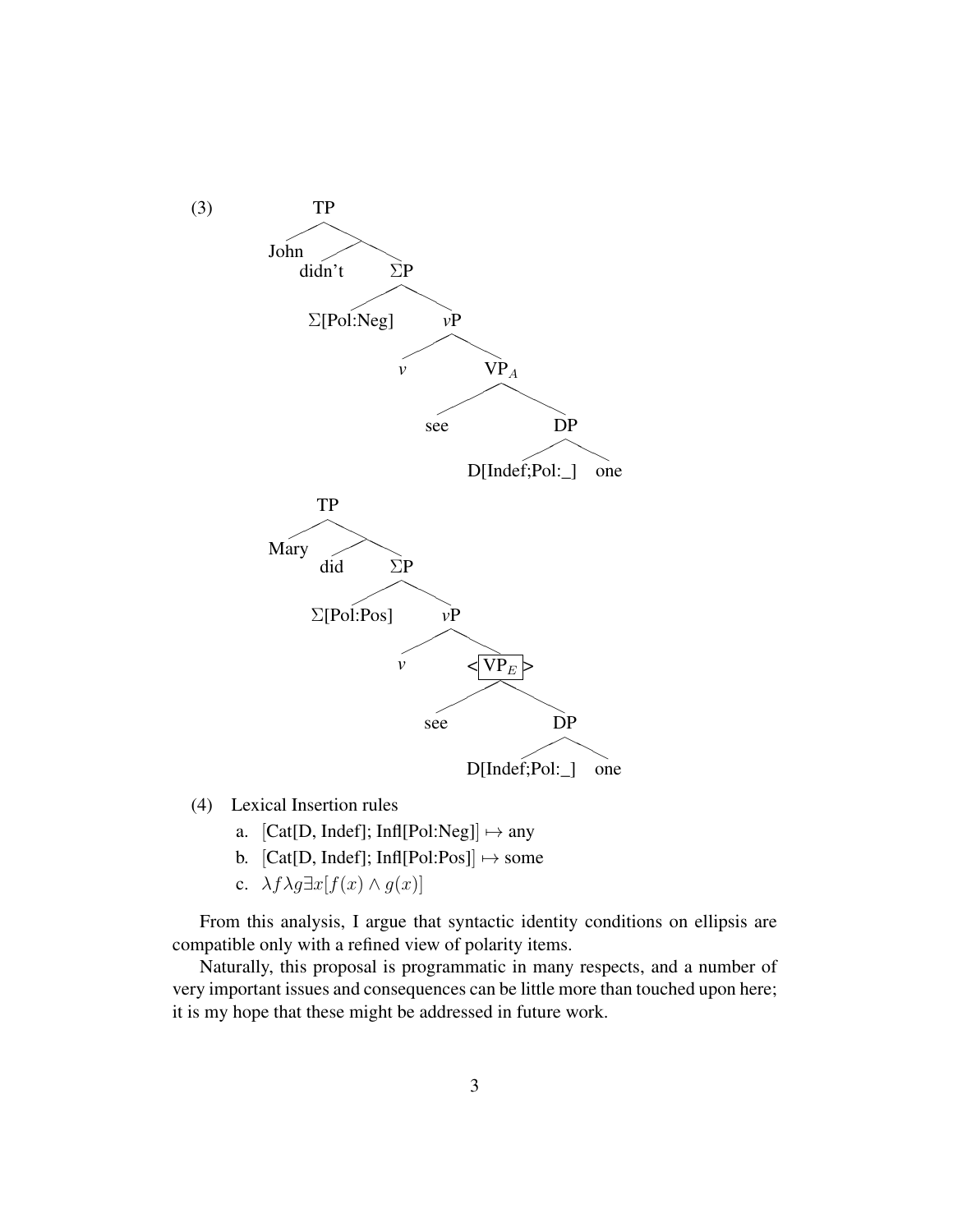# 2 Protasis: Why one might believe in some syntactic identity

There is a substantial literature on the nature of the identity conditions on elliptical structures which shows that there are semantic constraints on ellipsis; there is also some indications that such conditions may be supplemented in some circumstances with an identity condition stated over syntactic representations. The evidence comes from the uneven distribution of voice mismatches in various elliptical structures. Summarizing from Chung 2006 and Merchant 2007<sup>2</sup>, voice mismatches are allowed in English VP-ellipsis, but disallowed in sluicing, fragment answers, and other larger ellipses:

- (5) Sluicing and fragment answers
	- a. \*Someone murdered Joe, but we don't know who by. <Joe was murdered>
	- b. \*Joe was murdered, but we don't know who. <murdered Joe>
	- c. Q: Who is sending you to Iraq? A: \*By Bush.
- (6) VP-ellipsis
	- a. The janitor must remove the trash whenever it is apparent that it should be. <removed>
	- b. The system can be used by anyone who wants to. <use it>

Previous analyses of the uneven distribution of voice mismatch posit that voice morphology which is expressed on the verb is determined by a functional head, Voice, which is external to the VP (Kratzer 1996, Harley 2006 and others; see Rooryck 1997 for important caveats):

(7) a. Someone murdered Joe.

<sup>&</sup>lt;sup>2</sup>See also Sag 1976, Hankamer and Sag 1976, Dalrymple et al. 1991, Hardt 1993, Fiengo and May 1994, Johnson 2001, Kehler 2002, Arregui et al. 2006, Baker 2007, Merchant 2008, Kim et al. 2011 for further examples, discussion, and qualifications.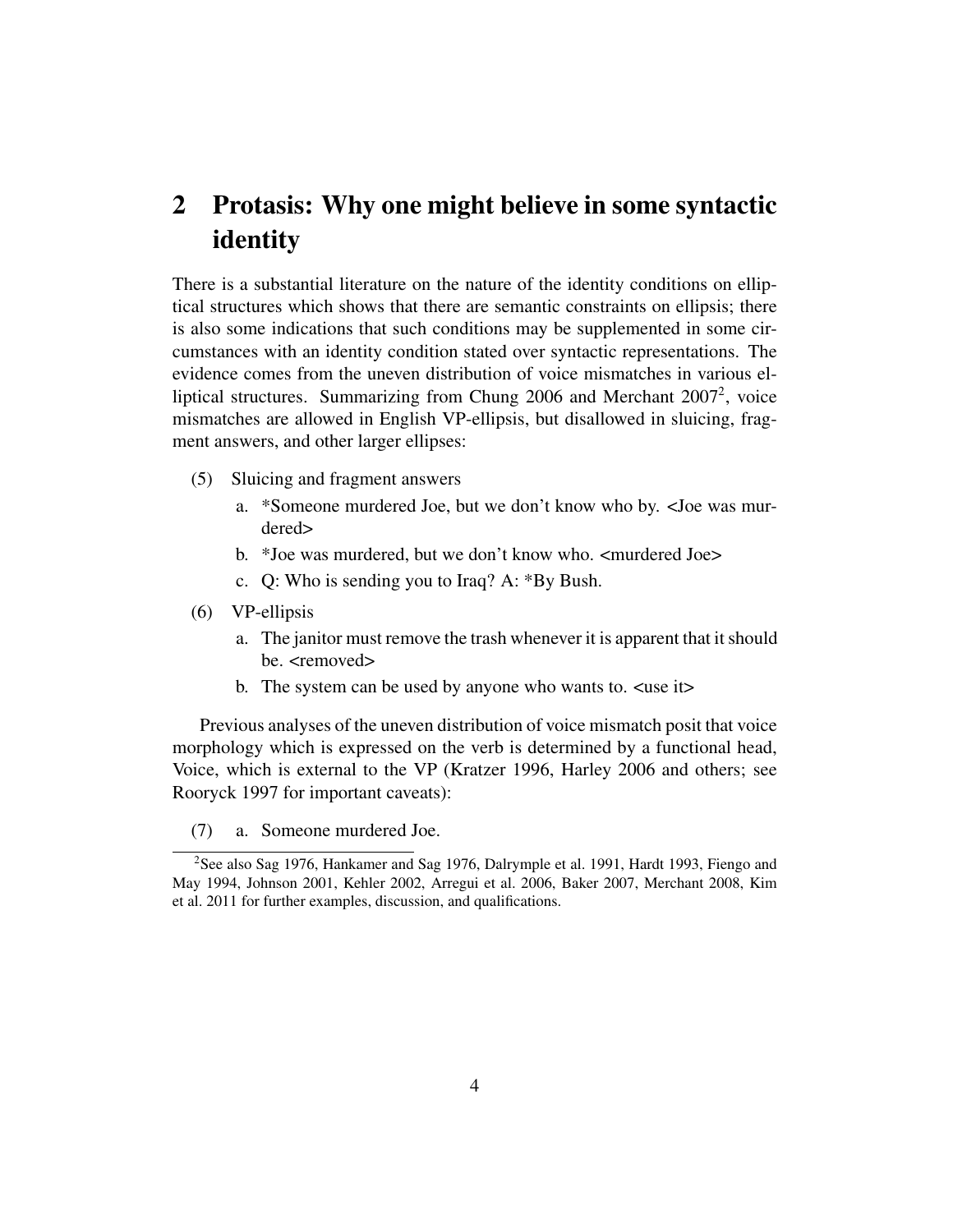

With such an articulated syntax, there are different targets for deletion: in high ellipses (sluicing, etc.), a clausal node that necessarily includes Voice, while in low ellipses (VP-ellipsis), the verbal projection that is complement to Voice. (In  $(8b)$ , I use the superscript t on DP to indicate that that DP is a trace; see Merchant 2007 for more discussion.)

(8) a. This problem was to have been looked into, but obviously nobody did. b.  $[_{DP}$  This problem  $]_1$  was to have  $vP$ 

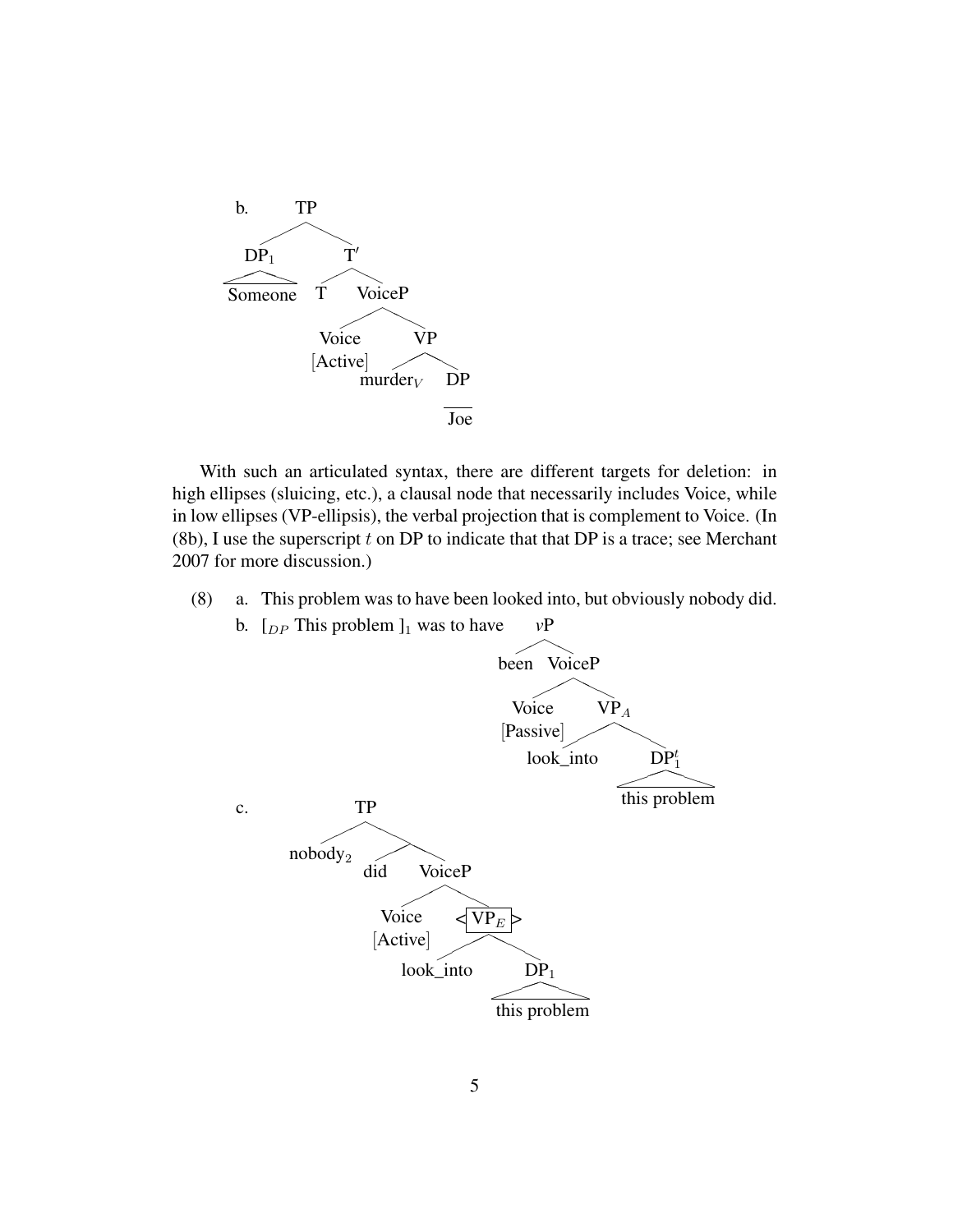The conclusion, then, is that VP-ellipsis does not include the Voice head, while sluicing and other larger ellipses do.

The mode of explanation here is similar to the usual accounts of inflectional feature variance under ellipsis, as in Greek predicate ellipsis:

(9) Greek  $\phi$ -features

O Giannis ine perifanos, *the Giannis is* proud.MASC but the Maria not *is proud.FEM* ala i Maria ðen ine (perifani).

'Giannis is proud, but Maria isn't (proud).'

- (10) a. Probe/trigger: DP[φ:3smasc]
	- b. Goal:  $A[\phi:$  ]
	- c. Agree(DP,A; $\phi$ )  $\rightsquigarrow$  A[ $\phi$ :3smasc]<sup>3</sup>

The core idea is that whenever we find an apparent mismatch, the trigger is *outside* the ellipsis site, while the goal is inside. This parallels an argument made on the basis of the distribution of English *be* under ellispis by Lasnik 1995 (see also Warner 1985, Potsdam 1997, Lightfoot 2000, Nunes and Zocca 2005; and McCloskey 1991 and Goldberg 2005 for related points): in general, English verbs (both regular and irregular) don't require morphological identity:

- $(11)$  a. Emily played beautifully at the recital and her sister will, too.  $\langle$ play beautifully at the recital>
	- b. Emily took a break from her studies, and her sister will, too. <take a break from her studies>
	- c. Emily sang the song {because|the way} she wanted to. <sing the song>

Exceptionally, however, forms of *be* do require morphological identity:

- (12) a. Emily will be (beautiful) at the recital, and her sister will, too. <be (beautiful) at the recital>
	- b. \*Emily was beautiful at the recital and her sister will, too.
	- c. Emily will be elected to Congress just like her sister was.

<sup>&</sup>lt;sup>3</sup>A reviewer notes that this system is at odds with the proposal in Chomsky 2001, where the goal is always valued, and the probe unvalued. The inadequacies of such an assumption have been well addressed in the literature on agreement; see Zeijlstra 2010, Wurmbrand 2011 for overviews.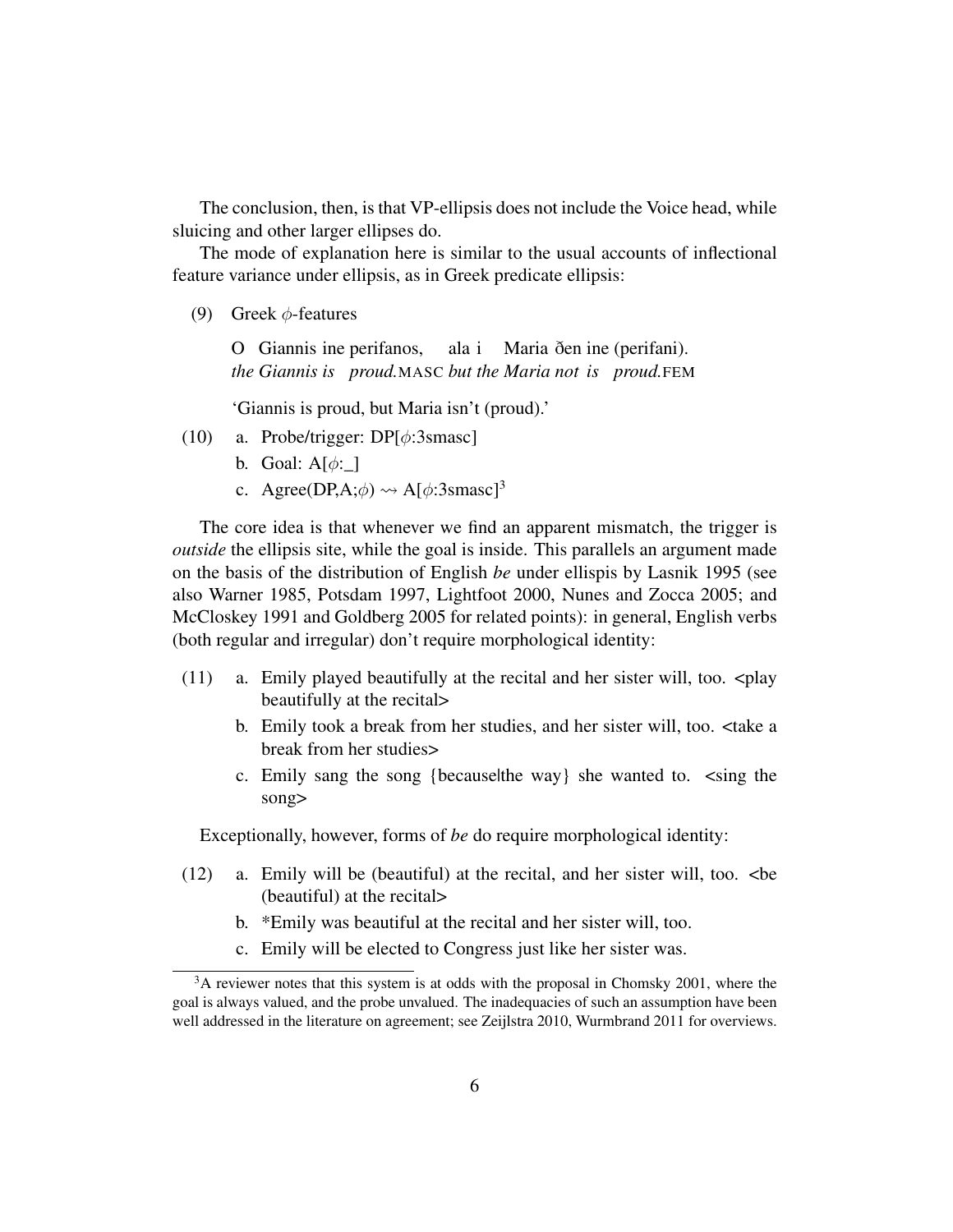d. \*Emily was elected to Congress {because|just like} she really wanted to.

Lasnik's analysis is that forms of *be* are inserted fully inflected, while other verbs get their inflection in the course of the derivation (see also Depiante and Hankamer 2008 for an extension of this logic). Such an analysis does seem to make very plausible that elliptical identity is between syntactic phrase markers, at least in these cases.

Phrase marker identity provides an approach to following apparent category mismatches documented in Hardt 1993 as well:

- (13) a. David Begelman is a great [laugher], and when he does, his eyes crinkle at you the way Lady Brett's did in *The Sun Also Rises*.
	- b. Today there is little or no OFFICIAL [harassment of lesbians and gays] by the national government, although autonomous governments might.
	- c. The candidate was dogged by charges of infidelity and [avoiding the draft], or at least trying to.

Johnson 2001, following Fu et al. 2001, analyzes these examples as involving deverbal nouns, and supposes that these nouns in fact contain a VP at some level of representation, making this VP the antecedent for the VP-ellipsis. These authors point out that VP-ellipsis whose putative antecedent contains no deverbal nominal is much worse. In other words, positing a VP inside agent nominalizations in  *er* allows us to make sense of the following contrast, in which (14a) is markedly more acceptable than (14b) ((14a) has the same status as (13a)):

- (14) a. That man is a robber, and when he does, he tries not to make any noise.
	- b. \*That man is a thief, and when he does, he tries not to make any noise.

Purely semantic approaches to elliptical identity would have difficulty distinguishing these, as the relevant lexical entailments (from *be a robber* to *rob someone* and from *be a thief* to *steal something*) are equivalent in the two cases. The important difference is not in the semantics of the nominals *robber* and *thief* but in their lexical composition: *robber* is an agentive nominal derived from *rob* + *-er*, while *thief* has no embedded VP headed by *steal*. 4

<sup>4</sup>Note however that it is much harder to use even deverbal nouns like *robber* as antecedents for VP-ellipsis when they are not in predicate positions; this presumably has to do with paraphrase relations (as suggested by Johnson 2001 and Frazier 2010).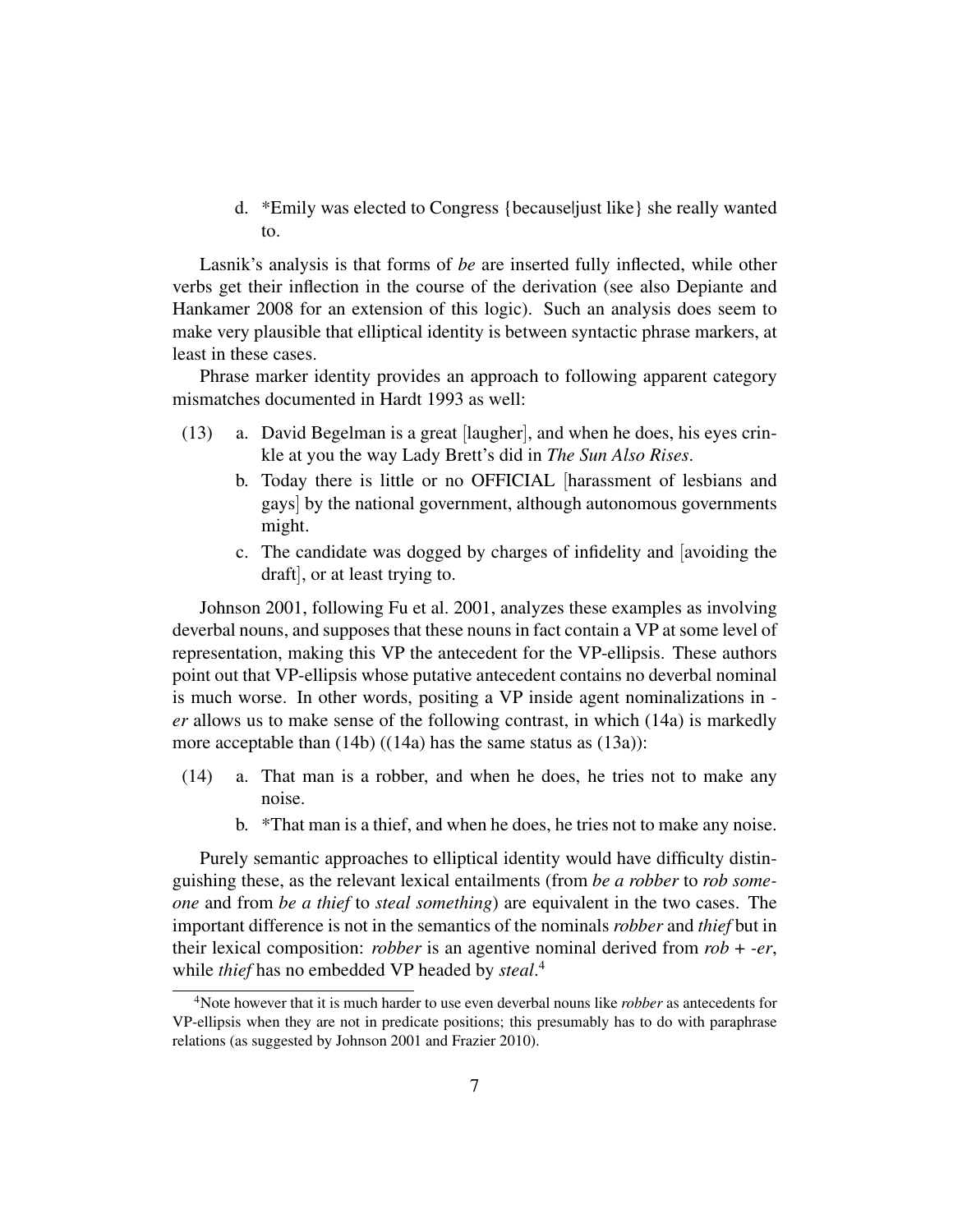### 3 Apodosis: Polarity items

### 3.1 Polarity determiners and agreement

Imagine, then, that ellipses are subject to a condition that states that the missing (elided) material is syntactically and semantically identical to some antecedent (a detailed formulation and examples are given in the appendix). This leads us immediately to the set of data that Sag 1976:157f. considered, repeated here. As Sag (and Bresnan 1971 before him) noted, the elided VP in (15) seems to be equivalent to (15a), not to the surface-identical (15b) (which is ungrammatical, violating the conditions on polarity items); in any case, the meaning of the clause containing the ellipsis can be represented by (15c).

- (15) John didn't see anyone, but Mary did.
	- a. ... but Mary did see someone.
	- b. ... \*but Mary did see anyone.
	- c.  $\exists x. see (Mary, x)$

The opposite problem occurs in the following example:

- (16) John saw someone, but Mary didn't.
	- a.  $\neq$  ... but Mary didn't see someone.
	- b. ... but Mary didn't see anyone.
	- c.  $\neg \exists x. see (Mary, x)$

Under a strict phrase marker identity requirement on ellipsis (see appendix for a formalization), we can confront the problem posed by the apparent mismatches above as we did for inflectional feature variance, by following Giannakidou 2000, Giannakidou 2007 in supposing that polarity items have a syntactic feature Pol:\_ which is valued under Agree with a c-commanding 'licensor' such as negation. (See also Klima 1964, Zeijlstra 2008, Haegeman and Lohndal 2010, and Penka 2011 for related approaches.)

This approach assimilates, counter surface appearances, polarity items to other items that vary in their appearance: certain expressions have varying morphological realizations, depending on their syntactic environment. Which morphology is realized is determined by agreement with a valuer; the allomorph is determined by the nature of the valuer. In particular, this approach is inspired by the ideas in Giannakidou and Merchant 2002, where it is proposed that some quantificational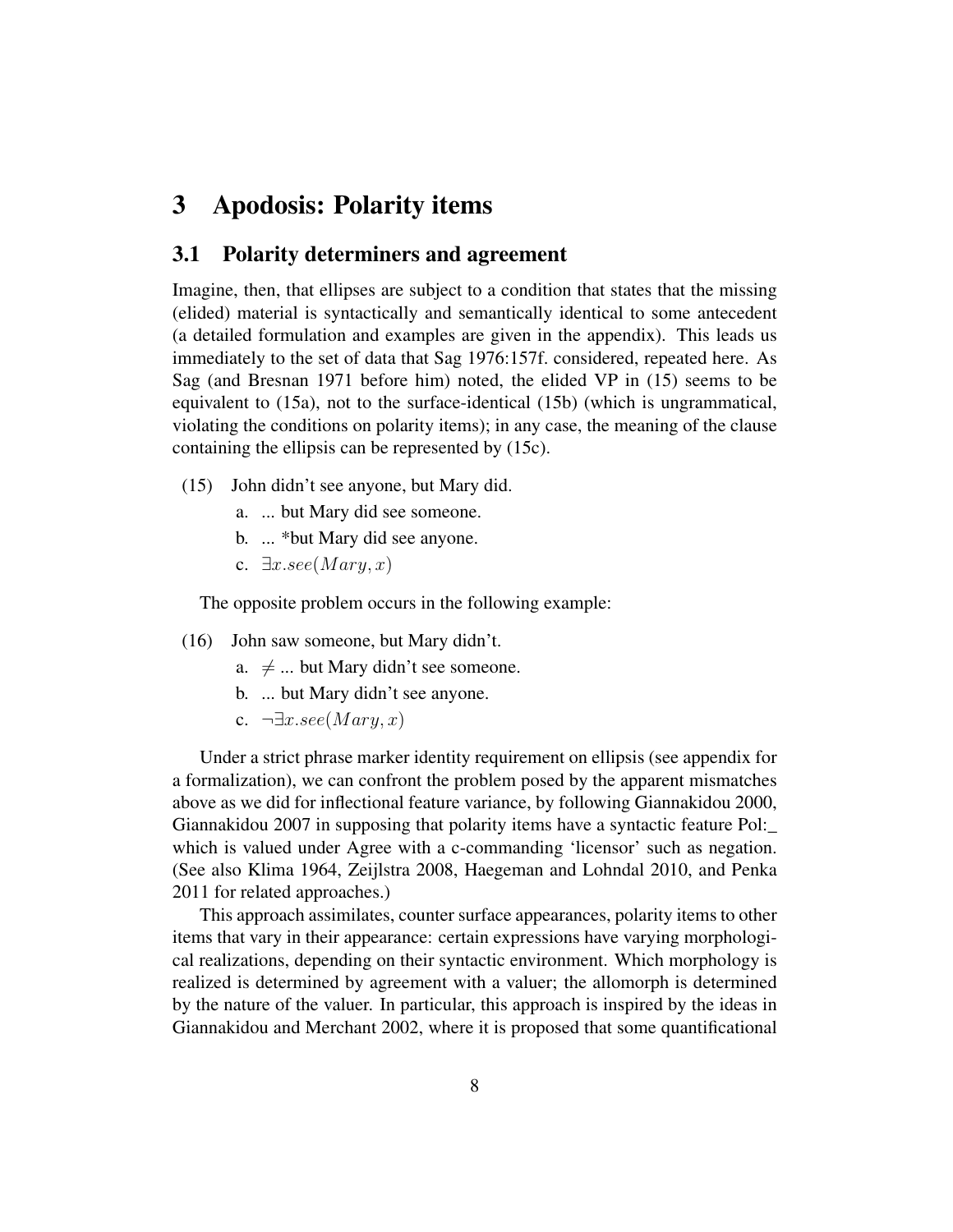determiners may be high in the tree (specifically, that a Q head high in the tree could serve as a scope-marker whose value was determined by Agree with an in situ DP; see Sportiche 2005 for a similar approach). Here, I turn this idea around: the (higher) scope marker starts out with the Q-force determined, and values the lower determiner, which provides the restriction (with quantification over choice functions).

In detail, we need to posit phrase markers like the following (to satisfy the identity requirement<sup>5</sup>), interacting with morphological realization rules as those given in  $(19)$ .<sup>6</sup>



<sup>5</sup>The conditions for deep anaphors like *do it* and for other surface anaphors like *do so* (see Hankamer and Sag 1976 and Sag and Hankamer 1984) differ slightly: both require some antecedent, but their conditions are clearly semantic. Both seem to allow polarity items in antecedents, with a positive reading, though further investigation will have to await a different occasion.

<sup>&</sup>lt;sup>6</sup>As a reviewer notes, this commits us—at least for pairs of sentences in which ellipsis licensing of this kind is at stake—to a symmetricalist view of positive and negative sentences (see Ladusaw 1996). Such a view, if necessarily uniform across all sentences, has been well criticized by Horn 1989.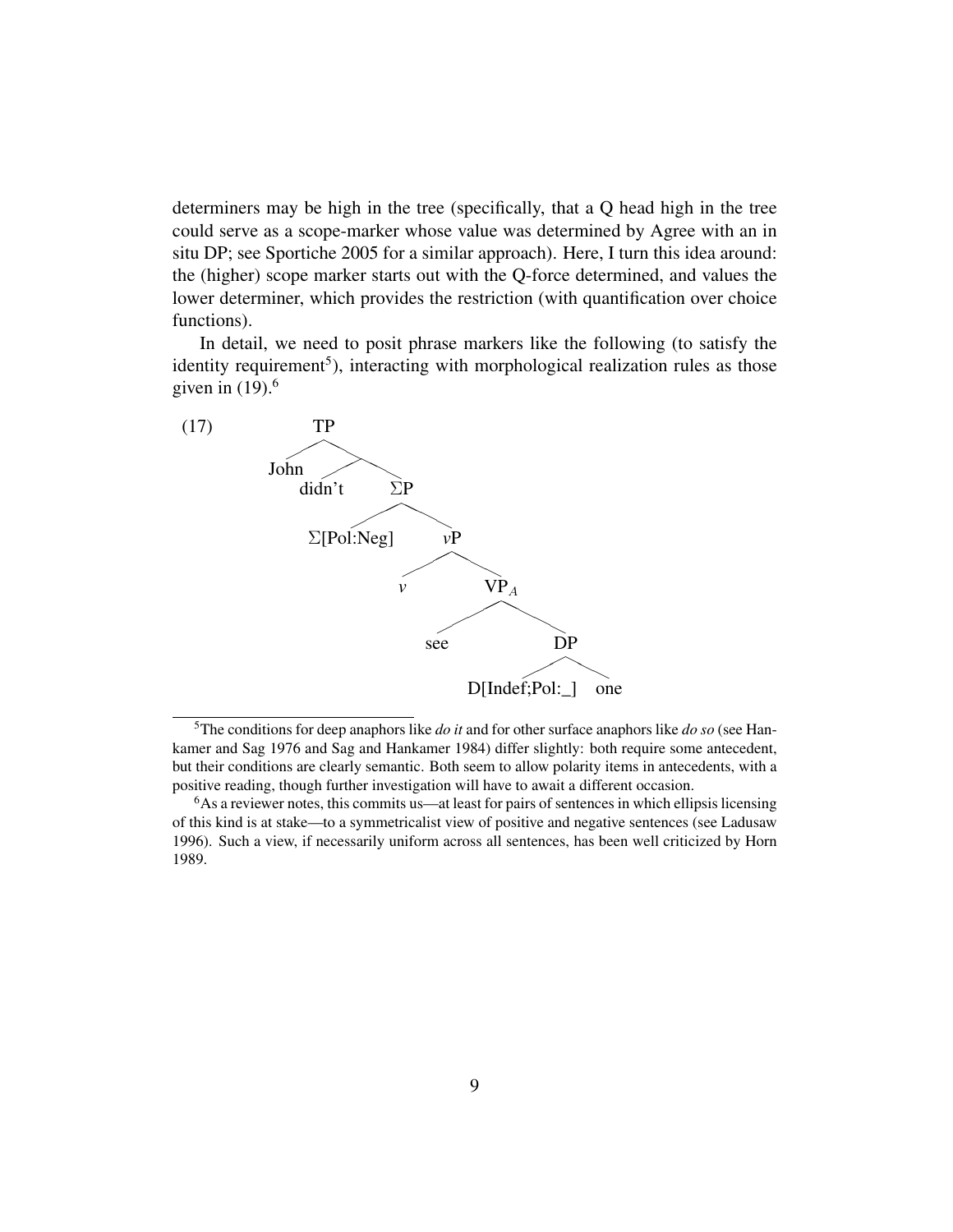

(19) Lexical Insertion

- a.  $[Cat[D, Indef]; Inf[Pol:Neg]] \mapsto any$
- b.  $[Cat[D, Indef]; Inf[Pol:Pos]] \rightarrow some (sm)/a$

Such lexical insertion rules will take the feature bundles assembled by the syntax and map them to their appropriate morphological realizations.<sup>7</sup> In essence, this approach, though updated, follows Klima 1964 in spirit (as do other recent instantiations of Distributed Morphology applied to the polarity domain, such as those mentioned above). Klima 1964:280 gave the following rules: the feature conflation transformations did the job of our Agree, while his morphological spell out rules were equivalent to ours (see below for more on the determiner *no*).

- (20) Feature conflation transformations
	- a. *Indef*-incorporation: S:  $[neg] - X - Quant \implies neg - X - Indef + Quant$

 $<sup>7</sup>$ Additional featural specifications are obviously necessary to distinguish among the positive</sup> *some, sm* and *a*, which I abstract away from here; see Tubau 2008 for more discussion (and I'm discounting the putative 'positive polarity item' *some*: despite claims to the contrary in e.g. Szabolcsi 2004 and others, I don't believe there is anything to be said about its distribution beyond what is needed for lexical focus and its effects on scope—in other words, there is no such thing as 'positive polarity' *some*). It is also important to remember that the 'Neg' feature specification of Σ[Pol:Neg] is merely a name for a feature value, and should not be taken to imply that the sentence in which is occurs must necessarily have a semantic negation present; we must assume that nonveridical and other environments can permit this  $\Sigma$ [Pol:Neg] to appear as well.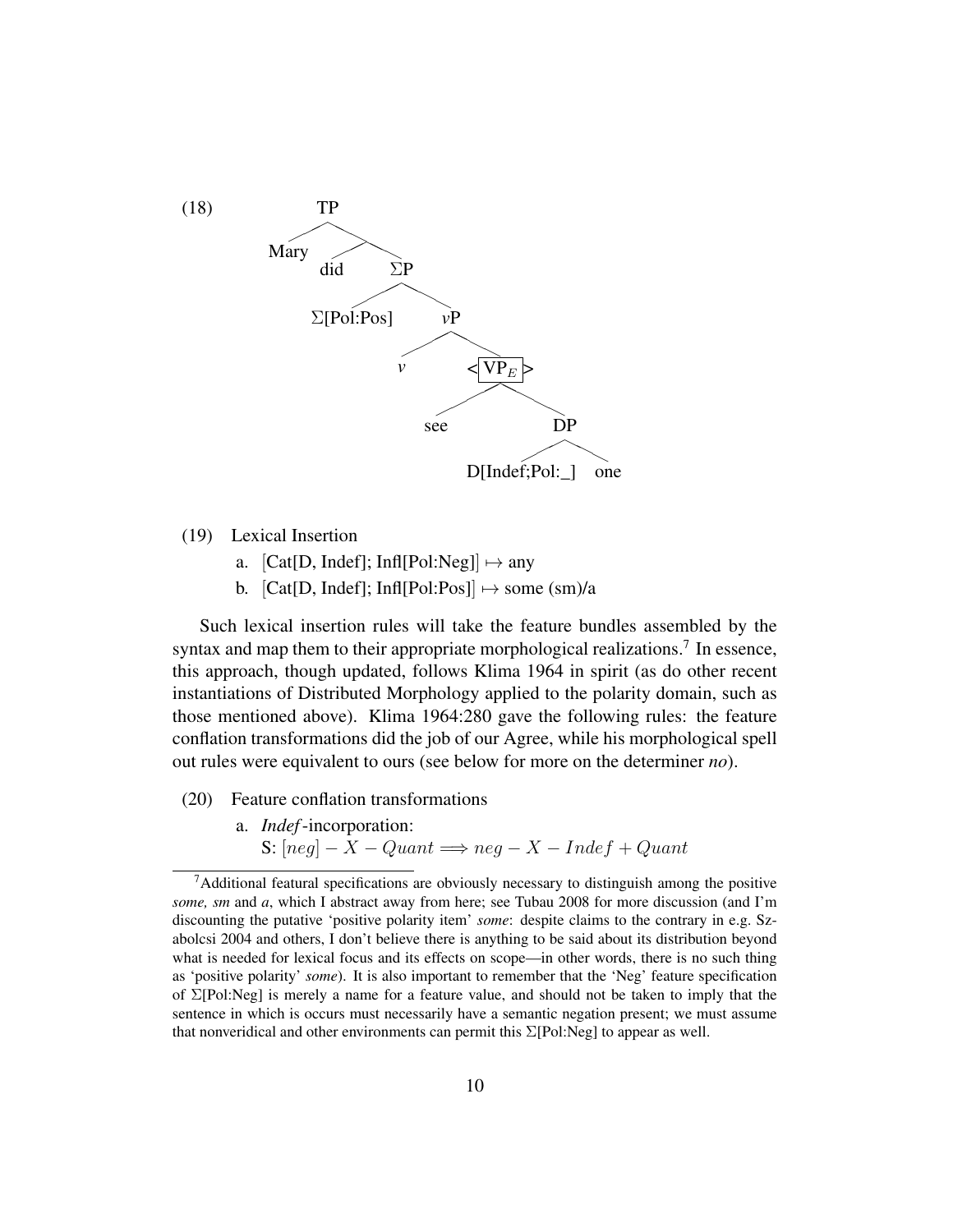b. *neg*-incorporation:

(optional)  $[neg]X[Index + Y]_{Quant} \Longrightarrow X-neg + [Index + Y]_{Quant}$ (obligatory)  $[Index + Y]_{Quant}Z[neg] \Longrightarrow neg + [Index + Y]_{Quant}Z$ 

- (21) Morphological spell out rules
	- a.  $Neg + Indef + Quant \implies no$
	- b.  $Index + Quantum \implies any$
	- c.  $Quant \Longrightarrow some$

Like Klima, we must then extend this analysis to other polarity item/nonpolarity item pairs, such as those discussed in Ladusaw 1979, etc.: *ever* ∼ *(at least) once, yet* ∼ *already* (and, for some speakers, *until* ∼ *before*, according to Sag 1976:158–160, and *at all* ∼ *somewhat*, from Klima 1964:282).

There are possibilities, of course, for implementing this kind of a solution without positing this kind of alternative spell-out of identical items under inflectional agreement with a higher head. The main two simply turn the analysis on its head, in terms of ordering of the operations in a derivational framework: the first would suppose that the polarity item (or at least the polarity-sensitive part) is scoped out at some abstract level of representation (say, LF), and that the postscoping phrase markers are what are compared for purposes of the elliptical identity condition (where what remains gets interpreted for example under existential closure or as a choice function variable), as in Abels and Martí 2010. The other possible implementation along these lines is to claim that the polarity-sensitive determiner combines with the restriction outside the ellipsis site, as in Sportiche 2005. While these differing conceptions of the mechanisms are important, I do not see that the current data help us to distinguish among them, and so I will not attempt a comparison here.<sup>8</sup>

The present proposal shares with these other analyses the basic idea that determiners' looks are deceiving, and that it is not feasible to capture the full range of data by using only the surface morphology and consituency as guidelines (despite some successes in these directions, such as Jacobson 1992 and Swart and Sag 2002). One may justly be tempted to discount this conclusion from the behavior of polarity items under ellipsis as being due not to an intricate morphosyntax of

<sup>&</sup>lt;sup>8</sup>A reviewer points out that this set of data is potentially problematic for an approach like that of Postal 2005, where the negation separates overtly from the polarity item, if the resulting phrase marker hosts a trace of the movement, and such traces are required to correspond to something in the elided phrase. If traces are not subject to such a requirement, however, the present data seem not to bear on the viability of Postal's proposals.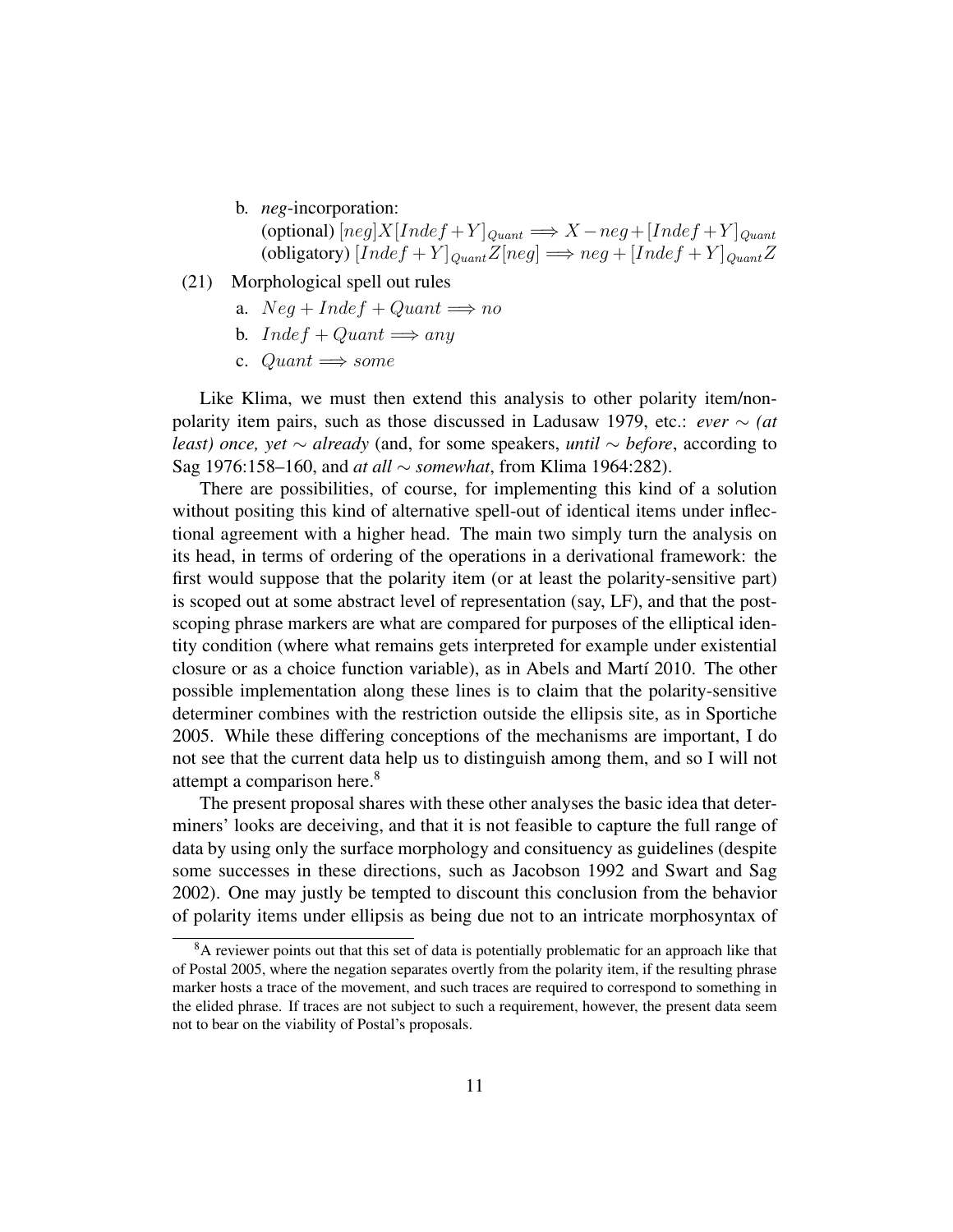determiners, but rather due to some other property of ellipsis. In the remainder of this paper, I review a range of data from other determiners that make it more plausible that this pattern is not due simply to a yet to be specified set of constraints on ellipsis, but rather is indicative of a more complex understanding of determiners.

### 3.2 Some other determiners under ellipsis

...

Some of the most persuasive complicating evidence comes from the behavior of ellipsis when the antecedent contains a DP apparently headed by the determiner *no*. This determiner, when inside the VP, has a strange property: it licenses VPellipsis where the elided VP has no 'negative' meaning at all, as in the following examples:

- (22) The geriatrician, Dr. Rosanne M. Leipzig, suspected a silent infection something the other doctors had missed because Mrs. Foley had no fever, as old people rarely do. ['Geriatrics Lags in an Age of High-Tech Medicine', New York Times, 18 October 2006, p. A1]
- (23) "It's going to be Nixon for the Republicans," Beaumont said. "Sure, and who else? But he's no war hero, like Ike was. And our guy, well, he is." (Andrew Vachss, *Two Trains Running*, Vintage: New York, 2005, p. 334)
- (24) "If anyone sees you, what are they going to think?" "Who cares? Anyway, there's no one. If there was, I'd be out of here."

"I can't see it," Deeba said anxiously. "There's nothing." "Yes, there is," said Zanna dreamily. (China Miéville, *Un Lun Dun*, Ballantine: New York, 2007, p. 20)

- (25) "There will be no Paradise for me. But if there were, I wouldn't expect to see you there..." (Matt Benyon Rees, *The Collaborator of Bethlehem*, Mariner: Boston, 2008, p. 93)
- (26) % Although John will trust nobody over 30, Bill will. (Sag 1976:312)
- (27) I could find no solution, but Holly might. (Johnson 2001:(107))

The solution to this is to believe that *no* decomposes into a negation (which takes scope outside the VP) and an indefinite, interpreted as an existential (which may take scope inside the VP), as suggested for precisely these ellipsis cases by Johnson 2001. This is the path of analysis followed by many researchers,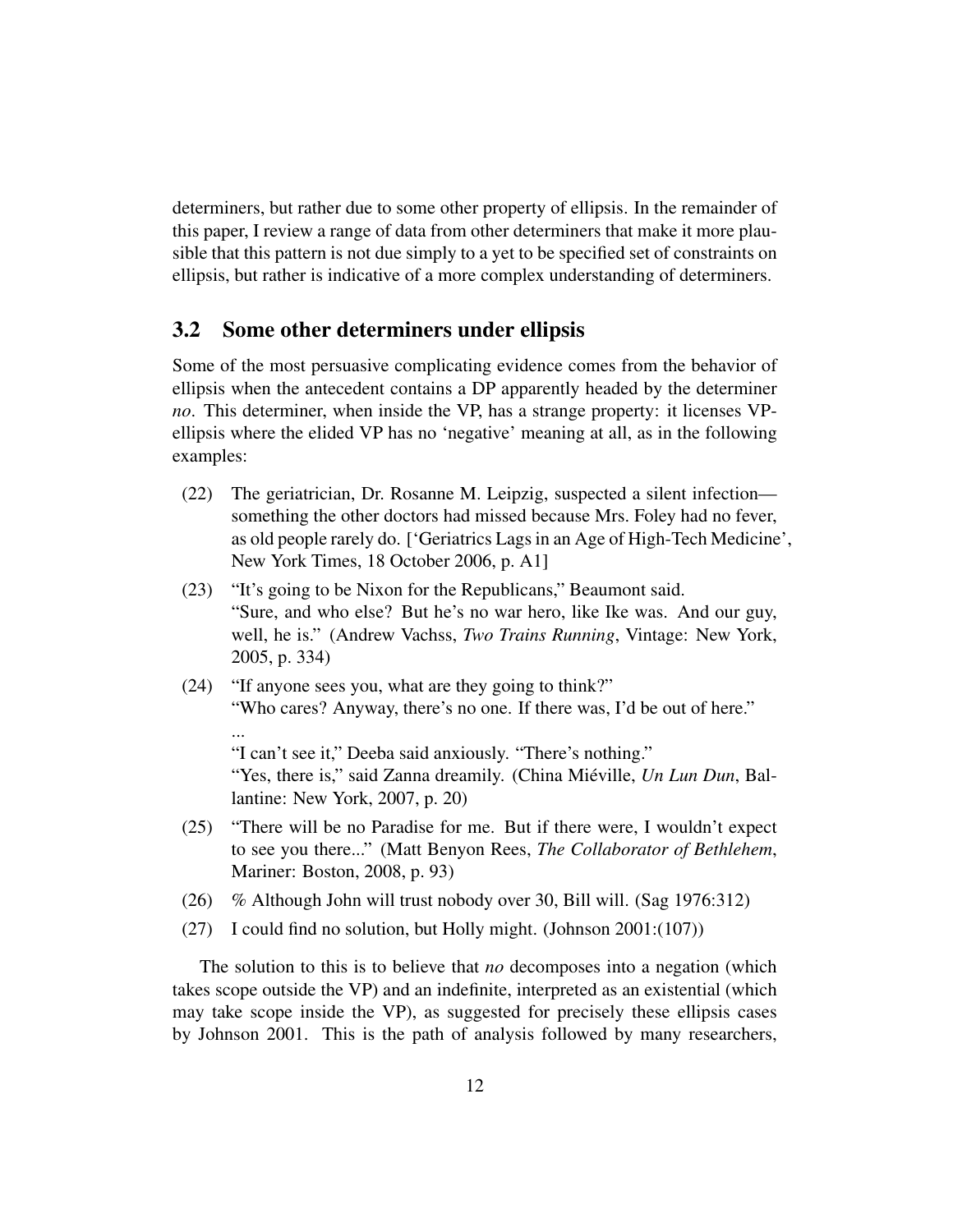of course, for similar facts from scope found with German *kein* and Dutch *geen* (see Jacobs 1980 for the original proposal, and Giannakidou 2000, Potts 2000, and Abels and Martí 2010 for more recent discussion, and Geurts 1996 for a contrary view). As these authors note, *kein Auto* and *no employees* can give rise to split readings (in addition to taking unitary scope above or below the universal subject or modal):

- (28) Alle Ärtze haben kein Auto.
	- *all doctors have no car*
	- a.  $=$  For all doctors x, it is the case the x has no car. (*de dicto*)
	- b. = There is no car y such that all doctors have y. (*de re*)
	- $c. =$  It is not the case that every doctor has a car. (split)
- (29) The company need fire no employees. (Potts 2000)
	- a.  $\neq$  The company is obligated to fire no employees. (*de dicto*)
	- b. = There are no employees x such that the company is obligated to fire x. (*de re*)
	- $c. =$  It is not the case that the company is obligated to fire employees. (split)
- (30) He could have no greater friend than you. (Matt Benyon Rees, *The Collaborator of Bethlehem*, Mariner: Boston, 2008, p. 88)
	- a. = It is not the case that he could have a greater friend than you.  $\neg \exists w \in ACC_{\mathcal{A}} \exists x \exists d | great(friend_w(x))(d) \land$  $d > max(\lambda d'(great(friend_{\mathcal{Q}}(you))(d')))]$

A usual analysis of this is to claim that in these cases, *kein/geen/no* is an existential (or choice function variable) that takes narrow scope with respect to a higher, here unpronounced, negation.<sup>9</sup>

<sup>9</sup>Coordination facts in German point to this conclusion as well. Inside PPs, as in (i), *kein* may appear, apparently licensed by reiterated unpronounced VP-adjoined *nicht* (putting paid to any putative analysis that would rely on adjacency for a supposed  $nicht+ein \rightarrow kein$  conversion): (i)

Und sollten Sie irgendein Bedenken *and should you any second.thoughts have any* haben, irgendeinen Rat brauchen, so *advice need then* wenden Sie sich *turn you yourself not to your wife and to no family.member and also to no* nicht an Ihre Frau und an kein Familienmitglied und auch an keinen geistlichen Beistand, sondern wenden Sie sich *spiritual advisor rather turn you yourself to our* an unsere Zentrale *central.office and ask.for* und verlangen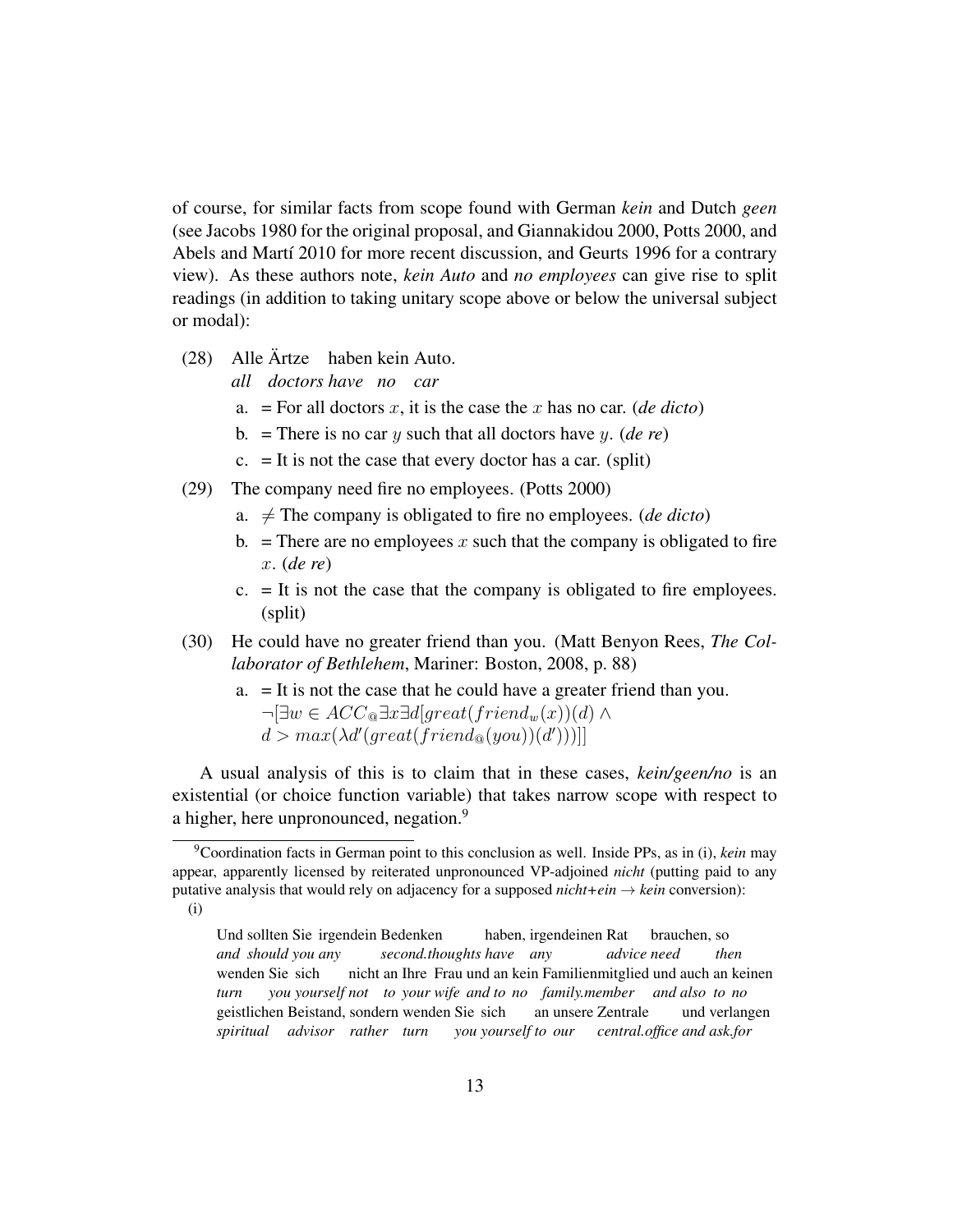This is obviously related to the phenomenon of negative concord more generally (see Giannakidou 2006 and Penka 2011), such as uses of *no* in non-standard English varieties such as the following (though negative concord items are quite variable across languages, and I by no means mean to suggest that all these items will have a similar distribution; see Tubau 2008 for discussion).

#### (31) They ain't got no fever.

A similar conclusion is reached by Potts 2000, 2002 on the basis of the ambiguities found with adjoined *as*-clauses, to which he gives the analysis shown below:

- (32) a. No-one in the department stole the file, as Joe alleged.
	- b. = Joe alleged someone in the department stole the file.
	- c. = Joe alleged no-one in the department stole the file.
	- d. [NegP *NEG* [IP someone in the department stole the file]]

Sie Zimmer achtzehn. *you room eighteen*

(lit.) 'And should you have any second thoughts or need any advice, don't go to your wife, and to no family member, and also to no spiritual advisor, but instead come to our central office and ask for room 18.' (Anna Seghers, *Das siebte Kreuz*, Sammlung Luchterhand, 1962, p. 105.)

Positing that these do not involve coordinated PPs, but rather involve coordinated VPs—or  $\Sigma$ Ps, in one implementation—, the second two of which have unpronounced negations, seems to be the only way to make sense of the fact that the conjunction *und* 'and' is used, not *oder* 'or': if the one overt *nicht* 'not' were adjoined and taking scope over all three PPs (or indeed VPs), we'd expect *oder*, just as in English. (And any scoping mechanism for the negative part of *kein* would have to answer why the Coordinate Structure Constraint isn't violated.)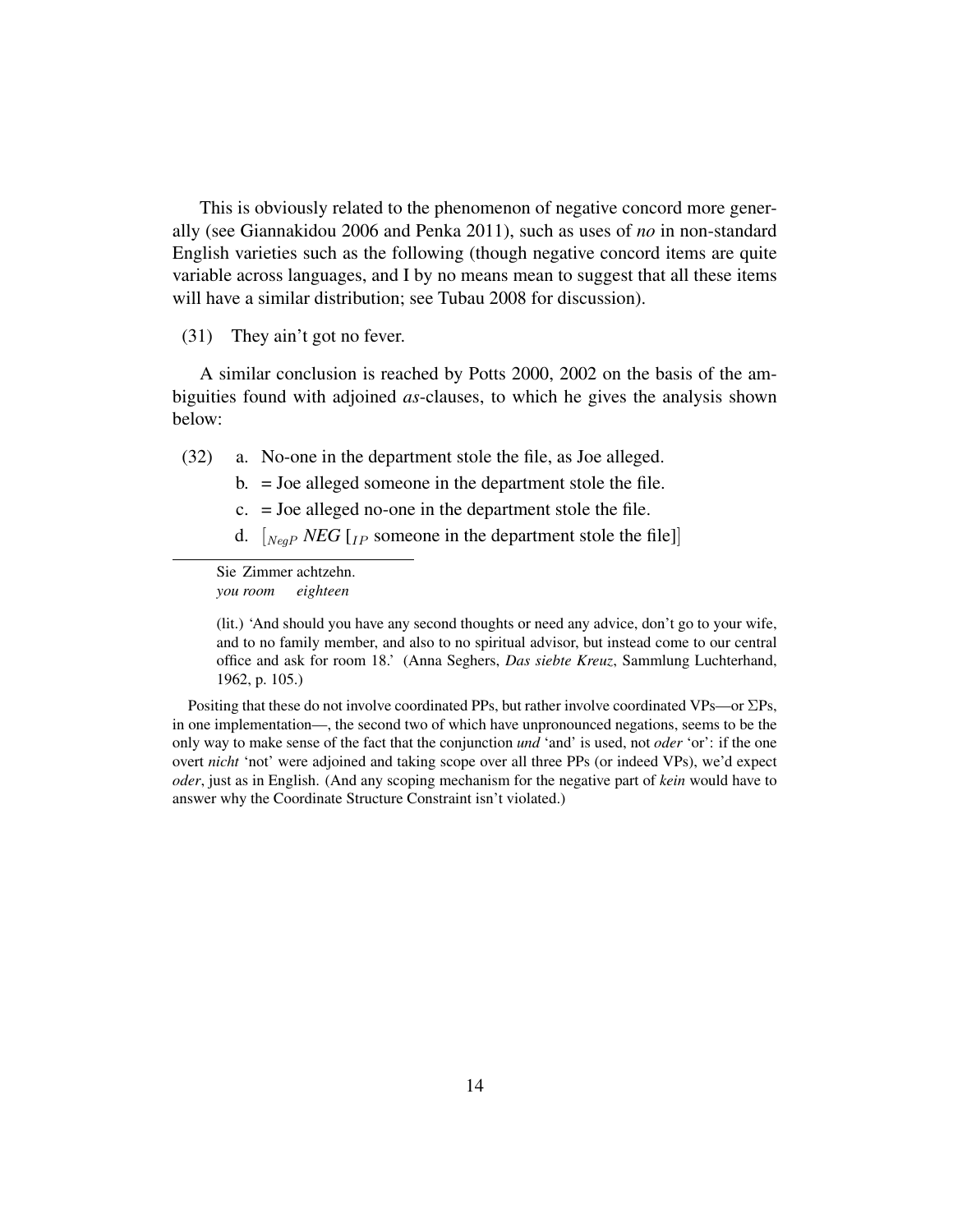

Potts 2002:681(127) points out that this tracks an ambiguity that can be found with *any-*items, which he relates to the variable height of attachment of the *as*clause:

- (33) Alger did not do anything illegal, as Joe believed (the whole time / quite wrongly).
	- a. *As*-clause = Joe believed the whole time that Alger did not do anything illegal
	- b. *As*-clause = Joe believed wrongly that Alger did something illegal

In the present system, these data can be taken to indicate that the controller for agreement that results in the determiner *no* being pronounced is featurally distinct from that which triggers *any*. Just as in Klima's system, we must distinguish these two: in the standard variety of English, these largely correspond to whether there is an overt correlate of the Neg head in the clause: when *not/n't* appears, we have *any*, and when the covert negation appears, we have *no*. One feature specification that would result in the correct pattern is the following, adopting Klima's feature name:

- (34) The negative  $\Sigma$  heads:
	- a. Σ[Pol:Neg, Quant] (covert negator, interpreted as in Potts 2000)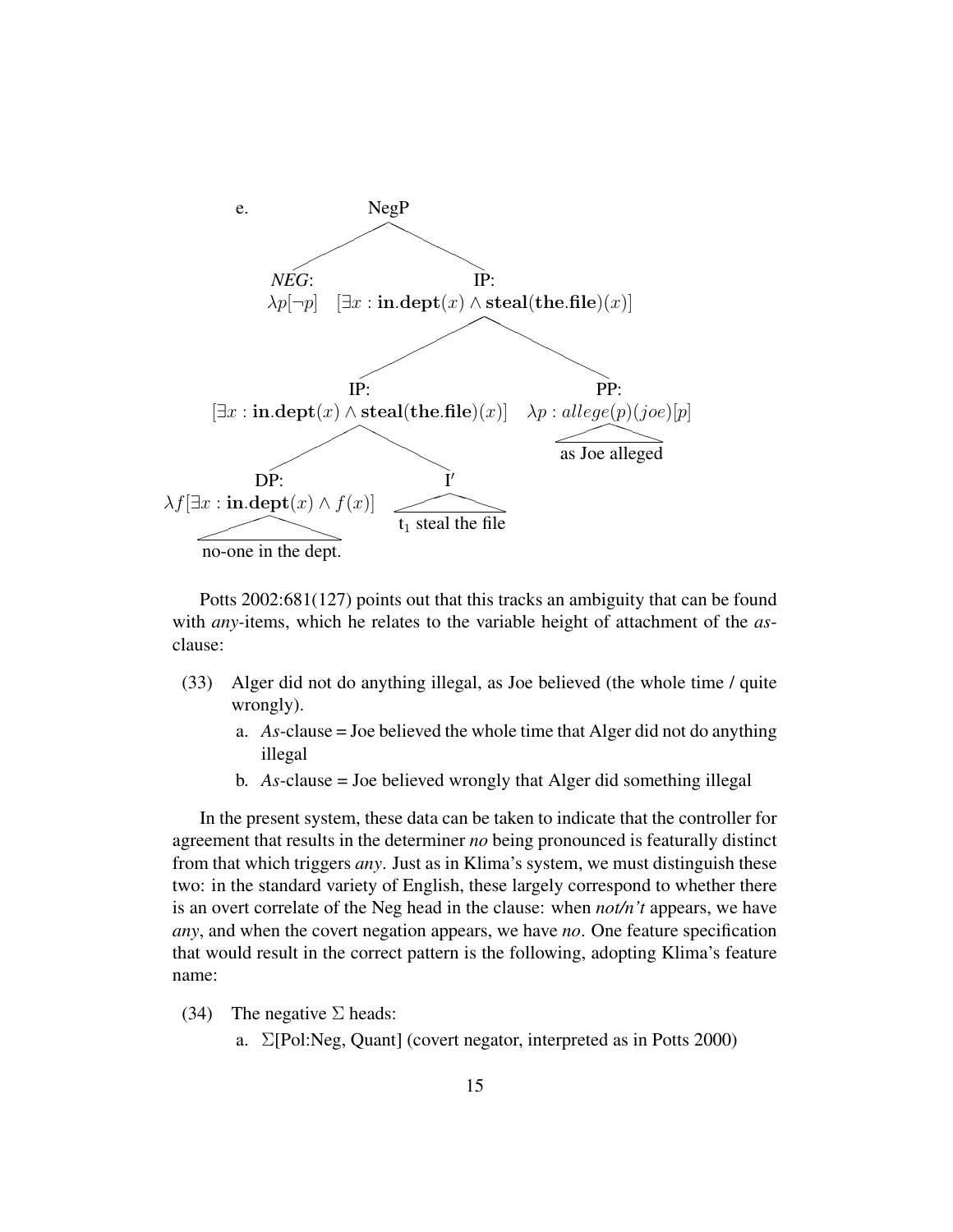- b. Σ[Pol:Neg] (generally co-occurring with *not*)
- (35) The featural specifications for lexical insertion:
	- a.  $[Cat[D, Indef]; Inf[Pol:Neg, Quant]] \mapsto no$
	- b.  $[Cat[D, Indef]; Inf[Pol:Neg]] \mapsto any$
	- c.  $[Cat[D, Indef]; Inf[Pol:Pos]] \mapsto$  some

It would also be possible to make the relevant distinction directly dependent on the presence of the overt sentential negator, by making this negator itself control a feature on the Neg  $\Sigma$ ; if valued by *not*, the resulting  $\Sigma$  would then pass on the relevant value to D, yielding *any*, for example (see Giannakidou 2007 and Penka 2011 for accounts of concord phenomena that exhibit such patterns).

But one must be careful, however, not to link the presence of the  $\Sigma$ [Pol:Neg] too directly to the presence of *not*, since *any* is found in a range of contexts that lack *not*: a wider range of nonveridical contexts (see Giannakidou 2011 for an overview). Recall that  $\Sigma$ [Pol:Neg] itself should be posited to occur in clauses with the relevant semantic property: Σ[Pol:Neg] itself does not contribute negation (*not* does, in those sentences that have it). So for instance, Σ[Pol:Neg] in English appears in questions, *if*-clauses, and more, while in other languages it may appear also in imperatives, disjunctions, etc. Let there be no mistake: the label 'Neg' for the feature value is purely for convenience; it may be helpful to call it '57' instead, where the mnemonic connection to *negation* is broken, and the idea that its distribution can vary across languages and constructions is more easily understood. With this very important nomenclatural caveat in mind, I will nonetheless continue to use 'Neg'.<sup>10</sup>

Apparent scope splits leading to converse understandings can be found under ellipsis with *few* as well:

(36) John has few friends, and frankly, his brother doesn't really, either. <have many $_{NPI}$  friends>

This fact is not unexpected, given the observations relating to *few* in McCawley 1993, Johnson 2000a, 2000b, and Lin 2002:

<sup>&</sup>lt;sup>10</sup>In nonstandard varieties of English that have a concord *no* (in e.g., *It ain't no reason to cry*), I suspect that the concord *no* is in complementary distribution with *any* (yielding \**It ain't any reason to cry*, with my hypothetical judgment indicated). These dialects do, as far as I know, also have *any*, but only in nonconcord uses: *Ifn anybody calls, I ain't home*, where *no* is banned: #*Ifn nobody calls, I ain't home*. These dialects would therefore have the character of polarity/negativeconcord items in Slavic, exhibiting the well-known 'bagel'-distribution (see Pereltsvaig 2004).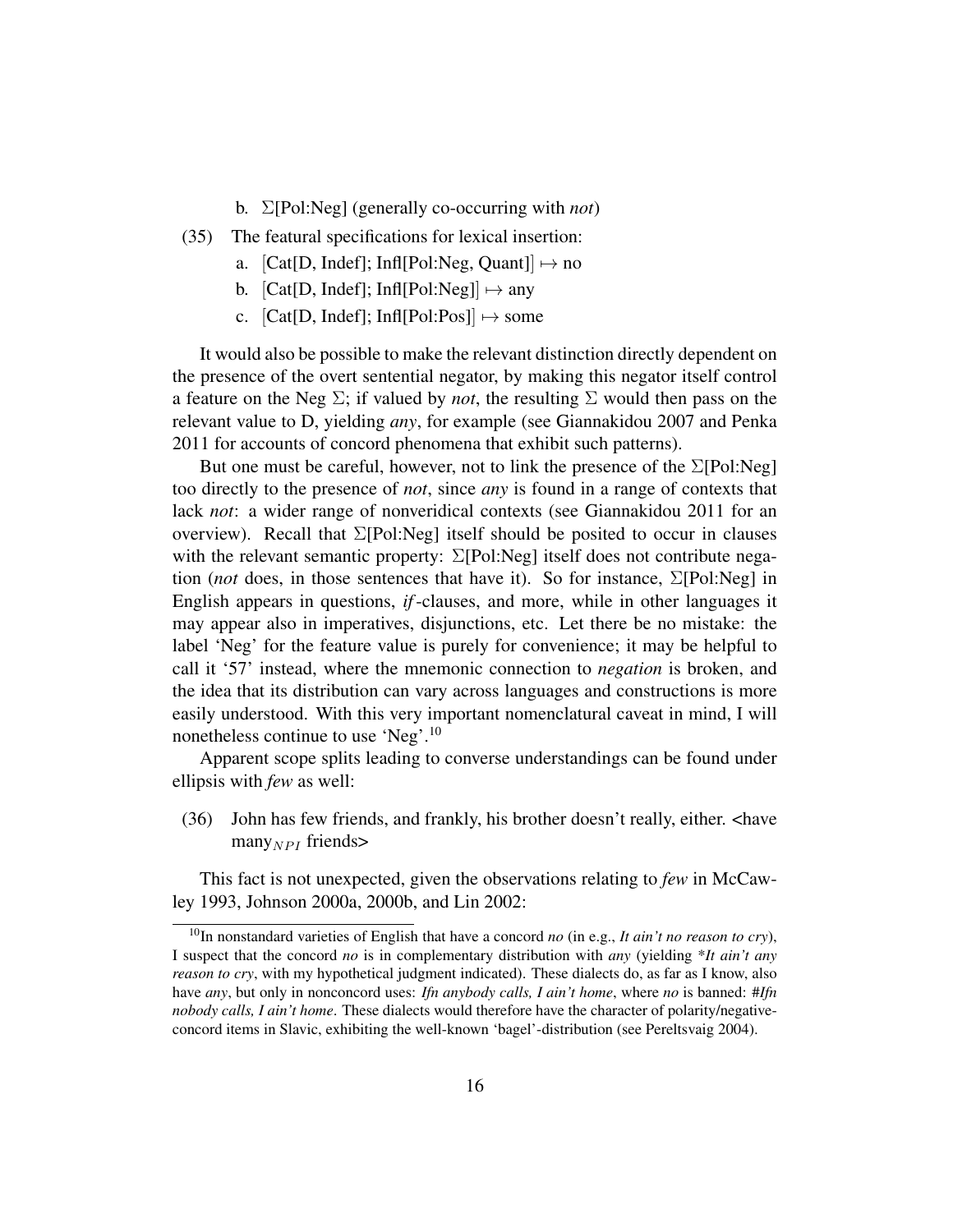- (37) a. Few dogs eat Whiskas or cats Alpo.
	- b. Carrie was a fat, not very interesting cat, kept mainly for mousing purposes, and the children ordinarily paid little attention to her, or she to them. [Edward Eager, *Half Magic*, Harcourt, New York, 1954, pp. 30–31]

There are again the same two analytical possibilities available to us here to account for the separation of the apparently determiner-contributed quantification from the restriction: either the polarity item scopes out and the rest gets interpreted under existential closure, or the determiner combines with the restriction outside the ellipsis site (as on Johnson's and Lin's proposals). In this latter case, the resulting LF is as follows for the examples in  $(37)$ :<sup>11</sup>

<sup>&</sup>lt;sup>11</sup> Additional constraints will have to account for the detailed distribution of split readings with *few* and *little*, as they seem not to occur in object position when interacting with a subject, yet do persist in ditransitives, an issue I'll leave aside here:

<sup>(</sup>i) a. \*Some will eat few Brussels sprouts or others <will eat few> lima beans.

b. I'll give few Brussels sprouts to Mary or lima beans to Max.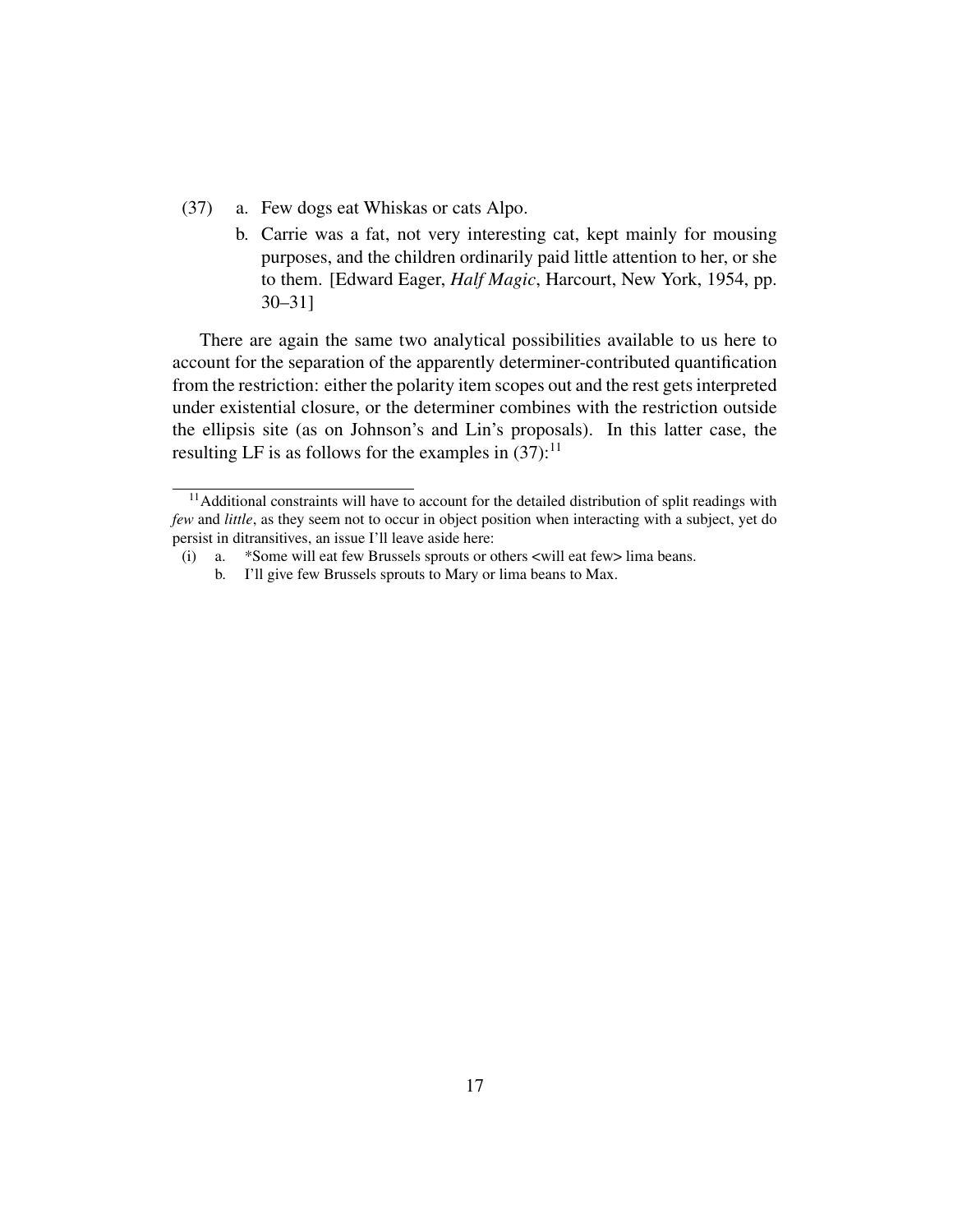

(39) ...ordinarily [NEG [[much(attention)(pay.to(her)(the.children))] or [much(attention)(pay.to(them)(she))]]]

The idea that apparently semantically potent bits of morphology may be in some case be idle (though not always) finds support also from the observations regarding dependent plurals made by Sag 1976:143–150. He points out that dependent plurals license singular deletions, and vice versa, as in  $(40)$  and  $(41)^{12}$ , while inherent plurals do not (shown in  $(42)$ ).

- (40) a. John's uncles are bachelors, but Betsy claims her uncle isn't. <a bachelor>
	- b. The women gave lectures at museums, and Sam volunteered to, also. <give a lecture at a museum>

 $12$ While this can be seen clearly for predicate NPs as in (41), it is impossible to test for other uses of indefinites, since the intended meaning would be rendered just as well by a singular indefinite; examples such as *Sam volunteered to spend a day at a troubled school, but no women did* give no indication as to the plurality or not of the NPs inside the elided VP.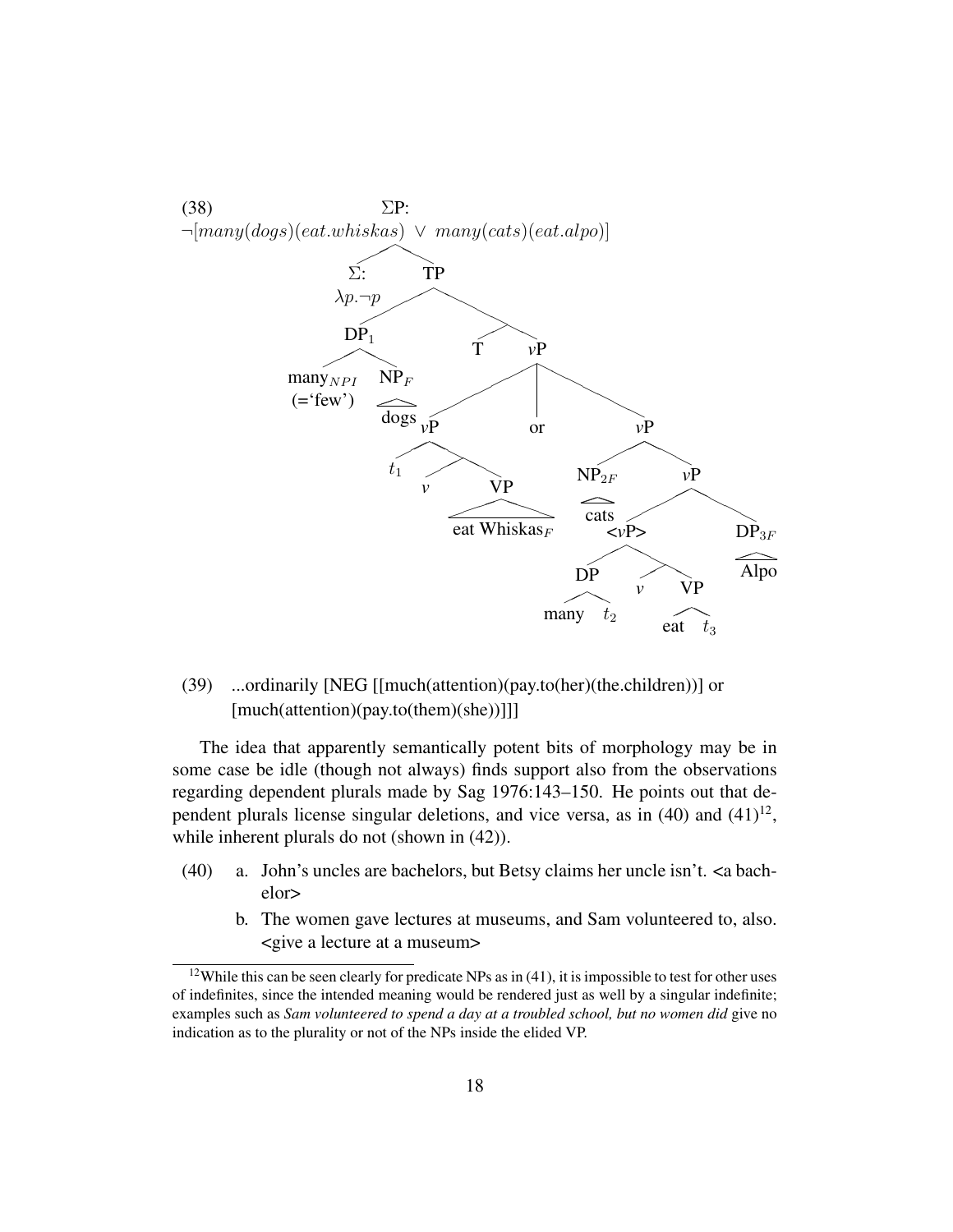- (41) Betsy's uncle is a bachelor, and mine are, too. <bachelors>
- (42) John has living parents, and Bill does, too.  $=$  < have living parents >,  $\neq$  < have a living parent >

In sum, while morphology is often a good indicator of meaning, a strict adherence to surface lexicalism would make it difficult to account for this range of data.

### 3.3 Questions of position and locality

Further questions arise concerning the exact position of negation. For present purposes, it will suffice to note that larger ellipses (namely sluicing and fragment answers, which target higher nodes than does VP-ellipsis) don't allow us to 'ignore' negation.<sup>13</sup> That is, no ambiguities are found, and a negation in an antecendent clause will always require a corresponding negation in the elided clause:

- (43) Sluices
	- a. A number of senators have told me privately that they can't support the amendment, but I'm not at liberty to reveal which ones.
	- b. Bush didn't invite several senators to his prayer breakfast; the White House press office has a list of which.
	- c. Lately, Mark hasn't been able to play the sonata flawlessly. I don't know why.
		- $i. =$  why Mark hasn't been able to play the sonata flawlessly
		- ii.  $\neq$  why Mark has been able to play the sonata flawlessly
	- d. Abby didn't turn off the stove, but I don't know when.
		- $i.$  = when she didn't turn off the stove
		- ii.  $\neq$  when she turned off the stove
	- e. Few senators support one of the lobbyists' balanced budget amendments find out whose!
		- i. = whose (balanced budget amendment) few senators support

<sup>13</sup>An exception is *why not* questions: *No-one came, but we don't know why (not)* (see Merchant 2006). This is only possible with *why*, as Sag 1976 and Horn 1978 point out. A possible analysis would be to claim that *why* sluices delete a lower piece of structure than other sluices, with *not* in these cases being the non-clitic spell-out of Σ (*pace* Merchant 2006). See van Craenenbroeck 2010 for a similar conclusion for D-linked wh-phrases (which he posits to reside in a higher CP's specifier) vs. non-D-linked ones (in a lower CP).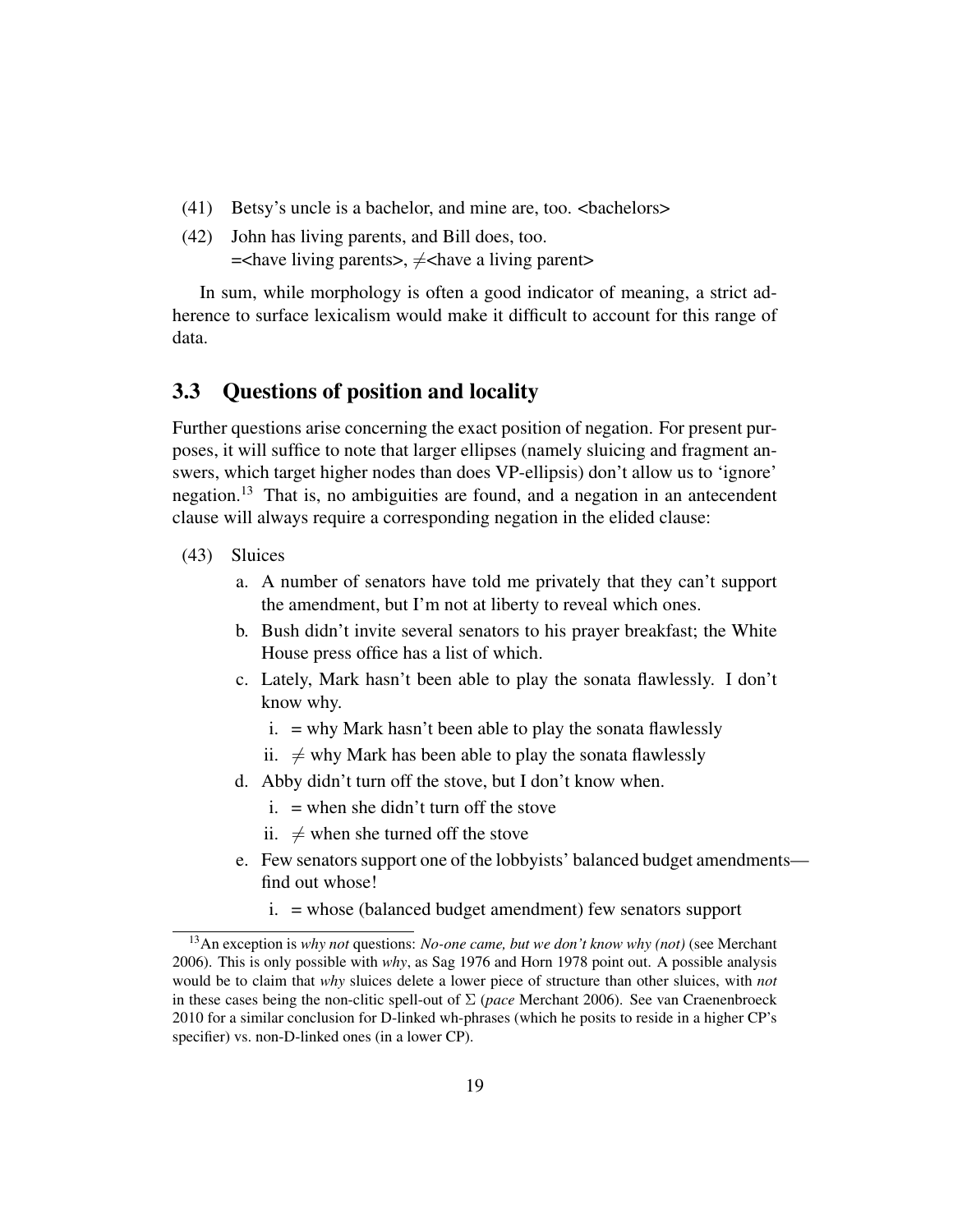- ii.  $\neq$  whose (balanced budget amendment) many senators support
- (44) Fragment answers
	- a. Q: Who didn't you invite? A: Well... Mark.
		- $i. = I$  didn't invite Mark.
		- ii.  $\neq$  I did invite Mark.
		- iii. cf. felicity of *Well, I DID invite Mark*
	- b. Q: When was no-one in the shop? A: Between 5 and 6 o'clock.

These examples are unambiguous, as one would expect if, as standard analyses posit, they involve targeting a larger structural domain—a clausal one which will necessarily include negation. Therefore, no split readings will be found: the negation is contributed by a clause-internal head, and this head is necessarily dominated by the phrase elided.

Another question that emerges on this approach concerns locality: how local must the valuer be to the valued feature? This is a much larger question than can be answered determinatively here (the large literature on agreement addresses the complexities involved directly), but we can note that the relevant judgments seem to point in the direction of some constraints on locality.

- (45) Abby didn't want to eat anything, but Ben did. <want to eat something>
- (46) ?Abby didn't say she'd ever been to Uruguay, but Ben did <say he'd been at least once to Uruguay>.
- (47) ??Abby didn't say Sheila had ever been to Uruguay, but Ben did <say Sheila had been at least once to Uruguay>.
- (48) ?Mark would never read a book that contained a single heretical word, but Ben would, and did, that damn atheist.
- (49) Abby believed the claim that no-one came to the party, but Ben didn't.  $\neq$ <believe the claim that someone came to the party>

These track scopal possibilities to some extent (a poorly understood domain; see Szabolcsi 2010), and, more clearly, islands, as certain kinds of polarity licensing does as well, as Ross 1967:170, 249–259 pointed out:

(50) a. Do you believe (\*the claim) that anybody was looking for anything? b. \*I never met that man who anybody tried to kill.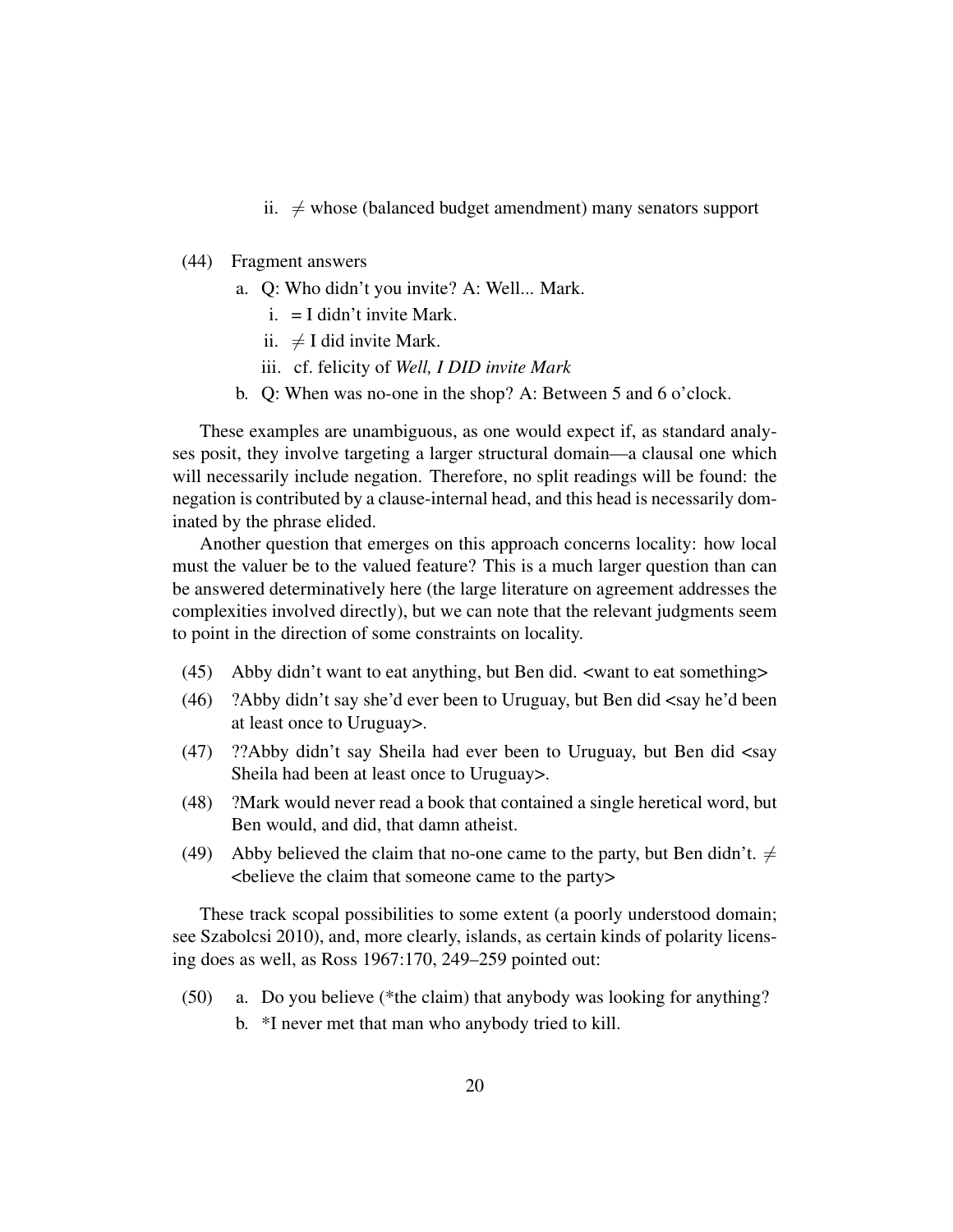Ross proposed a general condition (Ross 1967:248 (6.193)) as follows:

(51) All feature-changing rules obey the same constraints as chopping rules [namely, islands —JM].

He also noted exceptions, in which downward cascade or iterative licensing (or valuing) is possible :

- (52) a. I can't remember the name of {anybody|\*somebody} who had any misgivings. (Ross 1967:249–250)
	- b. Everybody who has ever worked in any office which contained any typewriter which had ever been used to type any letters which had to be signed by any administrator who ever worked in any department like mine will know what I mean.

While such examples are problematic—or at least require additional discussionunder purely semantic scope theories of polarity licensing, they fall into place in the current account as being part of the larger investigation into locality conditions between controllers of agreement and their targets (while no means a trivial question, at least one that has many lines of research addressing it; see Wurmbrand 2011 for a recent overview).

Another potential advantage of taking the *some/any* alternation to be regulated by syntactic agreement is that we may be able to begin to capture the puzzling but well-known c-command requirement that is taken to hold (typically at S-structure, but see Uribe-Echevarria 1994 for some justly famous counterexamples). On the present account, this falls out as a consequence if certain agreement relations including the present one, crucially—only obtain if the controller of agreement c-commands the target of agreement.

As a reviewer notes, the fact that it is possible to license *any* across certain finite clause boundaries may be problematic for standard theories of agreement, which typically take the clause, or the CP, to be the domain of agreement. The fact of the matter is, however, that the full range of agreement types and the conditions on them is not well understood. Well-documented cases of cross-clausal agreement do exist: Tsez and Innu-Aimun, for instance, are argued in Polinsky and Potsdam 2001 and Branigan and Mackenzie 2002 respectively, to have true agreement into embedded clauses. If the current approach to polarity items is on track, these elements show that we need to allow such agreement in English as well, at least for certain kinds of targets of agreement.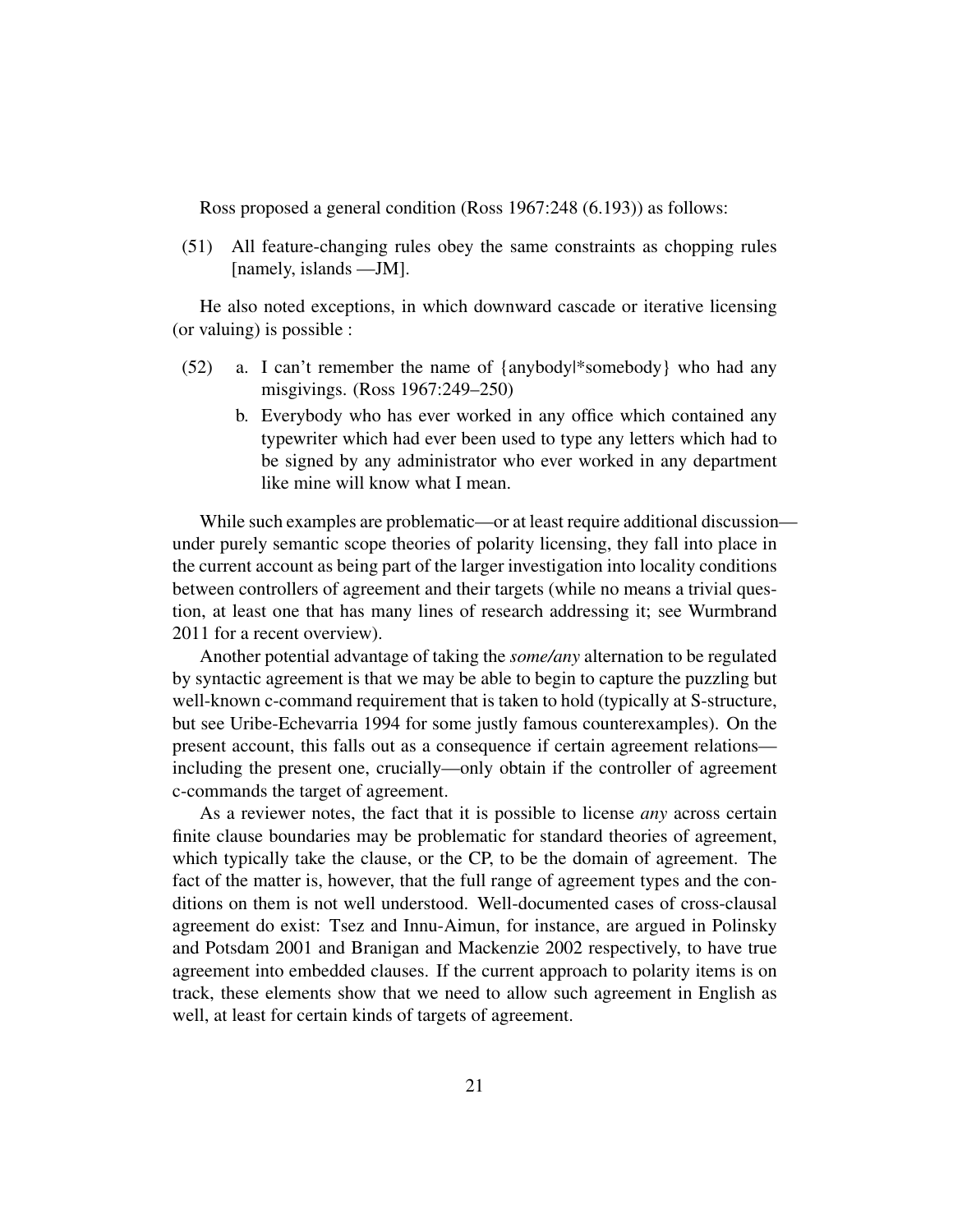### 3.4 Minimizers and complex polarity items

Finally, we should consider the behavior of minimizers under ellipsis. They are found here, but the issues they raise are different: minimizers are not ungrammatical in such contexts—instead, they receive their 'minimal' interpretation; we have access to the literal (or nonidiomatic) meaning, just as with idioms (Horn 1989:400).

- (53) a. John didn't sleep a wink, but Mary did. (=sleep at least a minimal amount)
	- b. John wouldn't budge an inch, but Mary did. (= move at least a minimal amount)
	- c. John didn't lift a finger that day, but Mary did. (=do at least a minimal amount)
	- d. Mark didn't bat an eye|move a muscle when they told them they were fired, but Susan certainly did—in fact, she fell off her chair in surprise!
	- e. John didn't say a word, but Mary did. In fact, she said a lot of words/them!
	- f. A: John spilled the beans. B: Really? Was he able to find them all again?
- (54) a. John didn't sleep a wink, but Mary did <sleep a wink>.
	- b. Mark didn't bat an eye|move a muscle when they told them they were fired, but Susan certainly did <br/> <br/>dat an eyelmove a muscle>—in fact, she fell off her chair in surprise!
- (55) a. John didn't sleep a wink, but Mary *did* sleep a wink—in fact, she slept all morning!
	- b. Mark didn't bat an eye|move a muscle when they told them they were fired, but Susan certainly *did* bat an eye|move a muscle—in fact, she fell off her chair in surprise!

In certain ('echoic') contexts, minimizers differ from NPIs like *anyone*, *at all*:

- (56) Q: Did John lift a finger? A: Yes, he lifted a finger. (='he did at least a minimal amount') In fact, he helped a lot.
- (57) Q: Did you eat anything/ at all this morning? A: \*Yes, I ate anything/ at all this morning.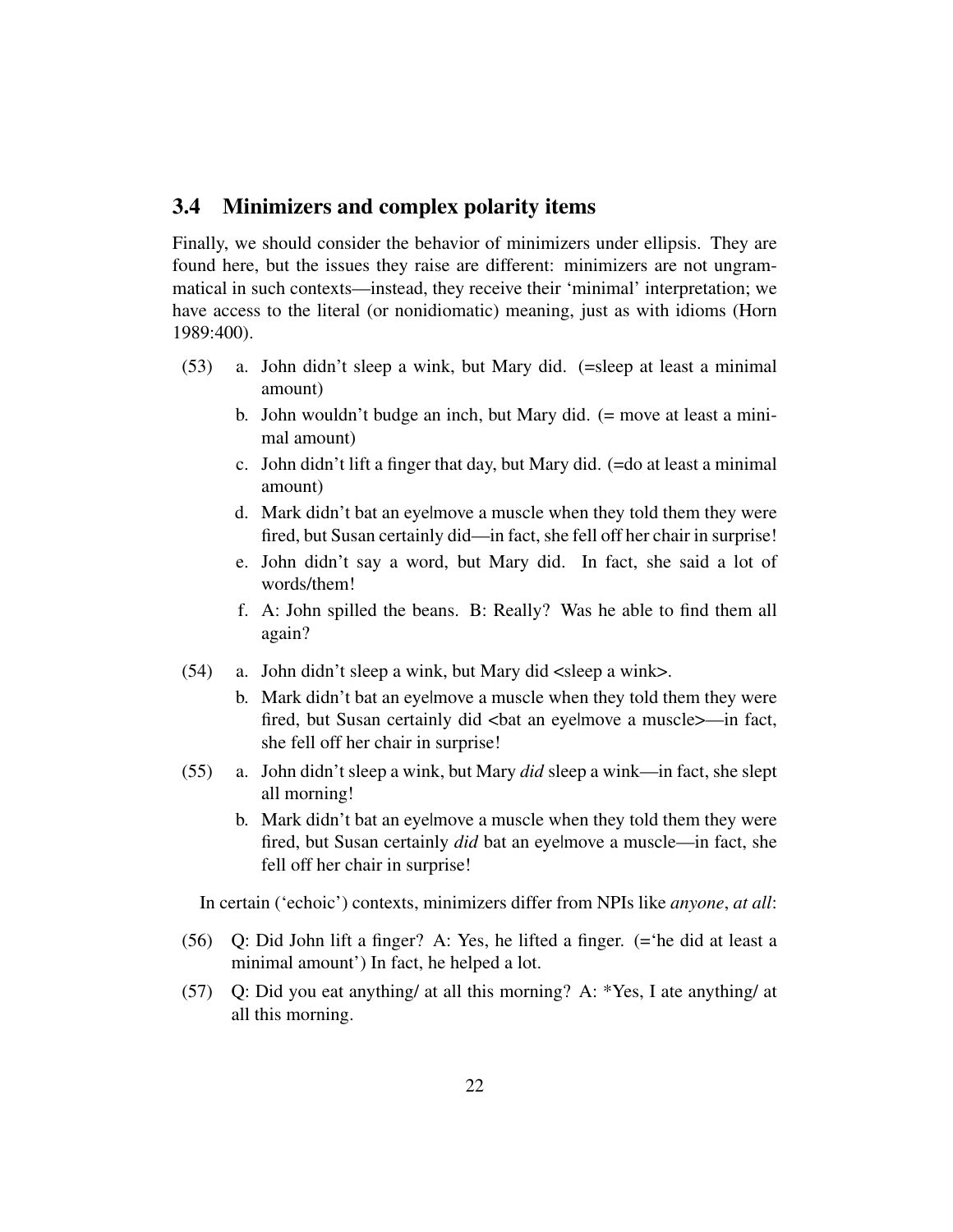So the nature of the 'problem' with minimizers in ellipsis contexts is different: its solution is the solution we give to the well-formedness of dialogues like (55) and (56).

In fact, one sometimes finds these minimizers in nonlicensed environments, showing exactly their 'minimal' meanings:

(58) Mr. Obama "budged" on Iran before he was ever elected. [http://www.thenation.com/blogs/dreyfuss/418375/obama\_rebuffs\_israeli\_hawk? rel=hp\_currently, accessed 3/19/2009]

The current approach also requires that what appear to be multi-word sequences that are thought to be polarity sensitive be in fact elements that can be targeted for lexical insertion, just as for phrasal idioms. In particular, Dutch items such as *ook maar één* (lit. 'also only one', with a distribution similar to *any*; see e.g., Hoeksema 2002), brought to my attention by a reviewer, will have to have their polarity sensitivity encoded as a phrase. Though the nature of such phrasal items (or 'partikelgroepjes' in Hoeksema's phrase) is not entirely clear, there are certainly approaches that take these to be a single whole for the purposes of polarity licensing, and do not attempt to decompose them (cf. German polarity item *auch nur*, lit. 'also only', and Giannakidou 2011 for discussion).

## 4 Conclusion

My goal here has not been to defend the protasis of the conditional—that a syntactic identity condition for ellipsis exists—but rather simply to explore the nature of the apodosis. We have been led to posit a quite abstract analysis for polarity items, with the consequence that surface properties of more items than we thought are determined by their syntactic relations to other elements in the structure.

Depending on one's theoretical predispositions, the analysis presented here will either count as a fascinating discovery about the nature of the syntax of polarity items (and potentially pronouns) or a *reductio ad absurdum* of the syntactic approach to the elliptical identity question. *Et quamquam de gustibus sic est disputandum, hic locus non est.*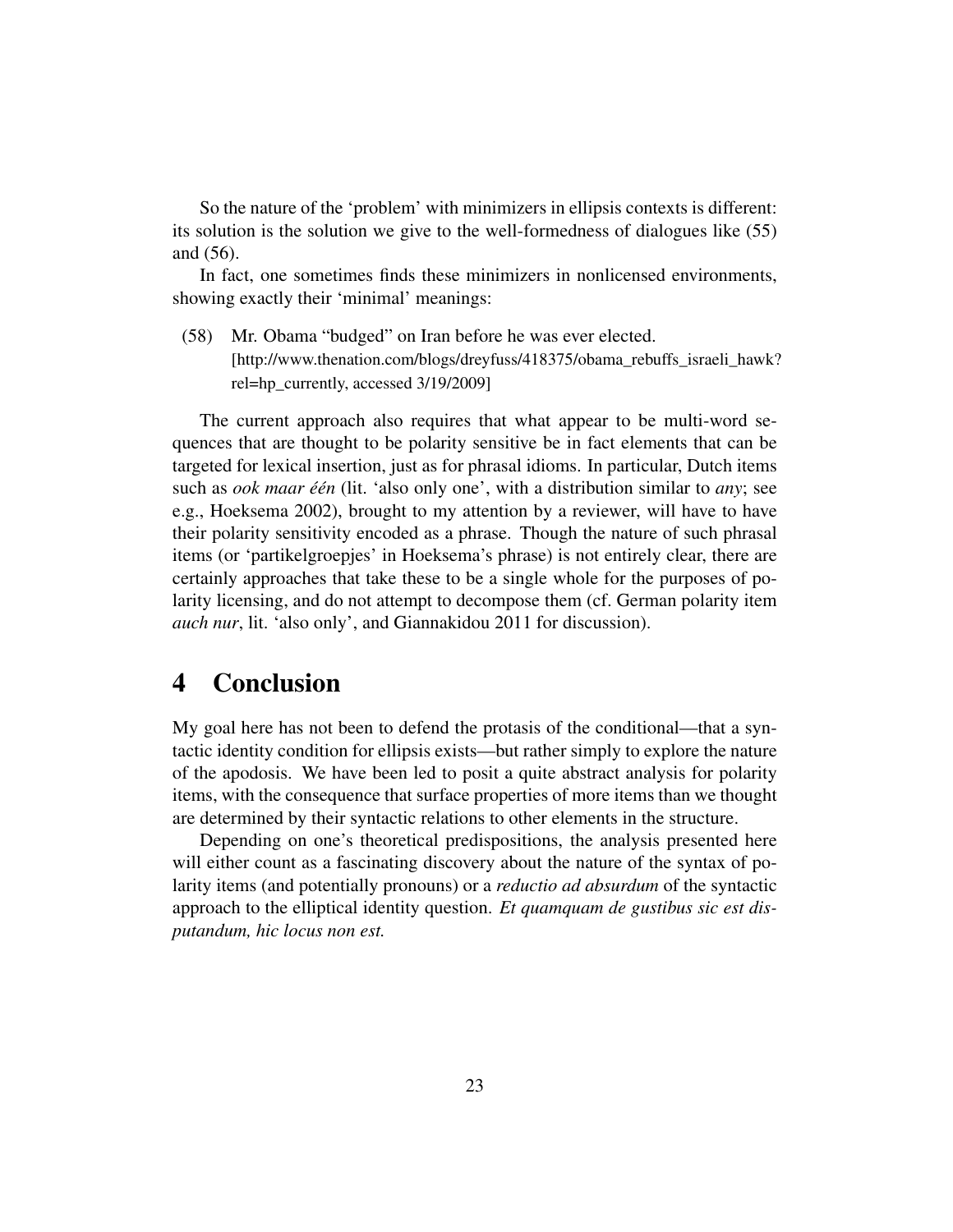## Appendix: Triggering ellipsis: The [E] feature

In this appendix, I present a formal version of the identity requirement on ellipsis alluded to in the body of the paper, implemented by an E-feature. (For development and discussion of the E-feature, see Merchant 2001, van Craenenbroeck and Lipták 2006, Vicente 2006, Corver and van Koppen 2007, 2009, Ha 2007, Toosarvandani 2008, Aelbrecht 2009, van Craenenbroeck and Lipták 2010, and van Craenenbroeck 2010.)

Recall the voice mismatch asymmetry, and note that focussed elements can be disregarded as well:

(59) a. Someone murdered Joe, but we don't know who.



(60) a. Abby didn't see Joe, but Ben did.



(61) a.  $[T_{P_A}$  Max has [five dogs]<sub>F</sub>], but I don't know [how many cats<sub>F</sub>]  $\langle \Gamma_{TP_E}$  he has t]>.



These latter facts were accounted for by a definition of e-GIVENness that abstracted over focussed elements and their correlates in calculating identity: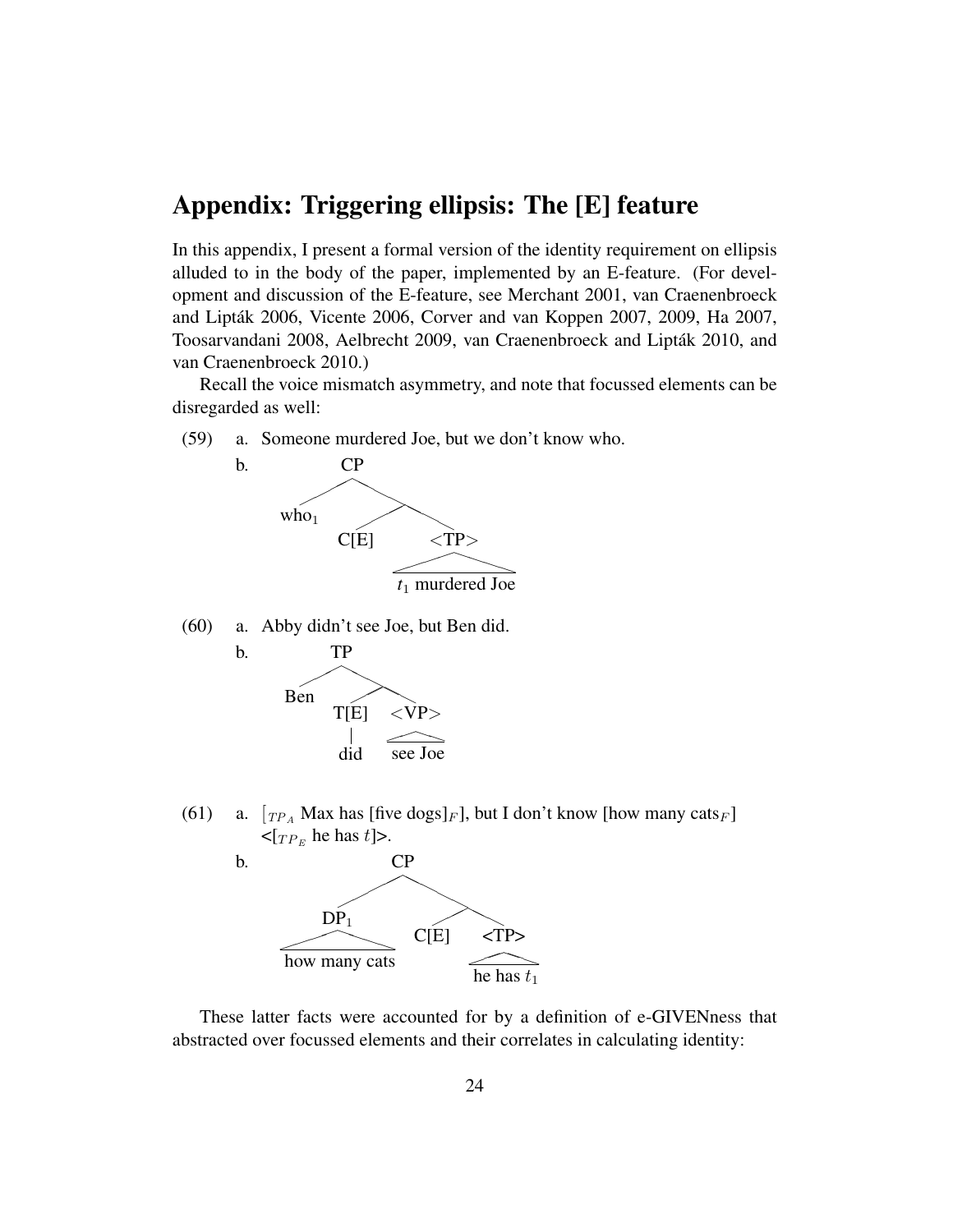- (62) a.  $\mathbb{E}$  =  $\lambda p$  : *e-GIVEN*(*p*).*p*, where an expression  $\epsilon$  is *e-GIVEN* iff  $\epsilon$ has a salient antecedent A such that, modulo  $\exists$ -type shifting,  $\llbracket A \rrbracket \rightarrow$  $F\text{-clo}(\epsilon)$  and  $\llbracket \epsilon \rrbracket \to F\text{-clo}(A)$  (Merchant 2001, 2004)
	- b. F-clo( $[TP_A]$ ) =  $\exists x[have(x)(Max)]$
	- c.  $T P_E$  =  $\exists x [have(x)(Max)]$

Chung 2006 proposed an addendum to this, which we can paraphrase as follows:

(63) Chung's lexico-syntactic requirement (applied in addition to e-givenness): No new words ('pedantic' recoverability) Every lexical item in the numeration of the sluice that ends up (only) in the elided IP must be **identical** to an item in the numeration of the antecedent CP.

This condition still requires a semantic identity condition (Chung endorses e-givenness) to rule out examples like the following.

(64) \*Felicia loves Joe, but we don't know why <Joe loves Felicia>.

Putting these together, we reach a definition of the requirements imposed by the E-feature

- (65) The E feature imposes
	- a. *e-GIVENness*, and
	- b. No new lexeme requirement (adapted from Chung 2006):  $\forall m[(m \in M_E \land m \neq t) \rightarrow \exists m'(m' \in M_A \land m = m')],$ where  $M_E$  is the set of lexemes in the elided phrase marker and  $M_A$  is the set of lexemes in the antecedent phrase marker. ( $M_E - t \subseteq M_A$ ) (Any non-trace lexeme  $m$  that occurs in an elided phrase must have an equivalent overt correlate  $m'$  in the elided phrases's antecedent.)

The following phrase markers and calculations of the F-closures and the sets  $M_A$  and  $M_E$  demonstrate how the alternations and the non-alternations are captured on this set of definitions.

(66) a. John ate, but I don't know what<sub>1</sub> <John ate  $t_1$ >.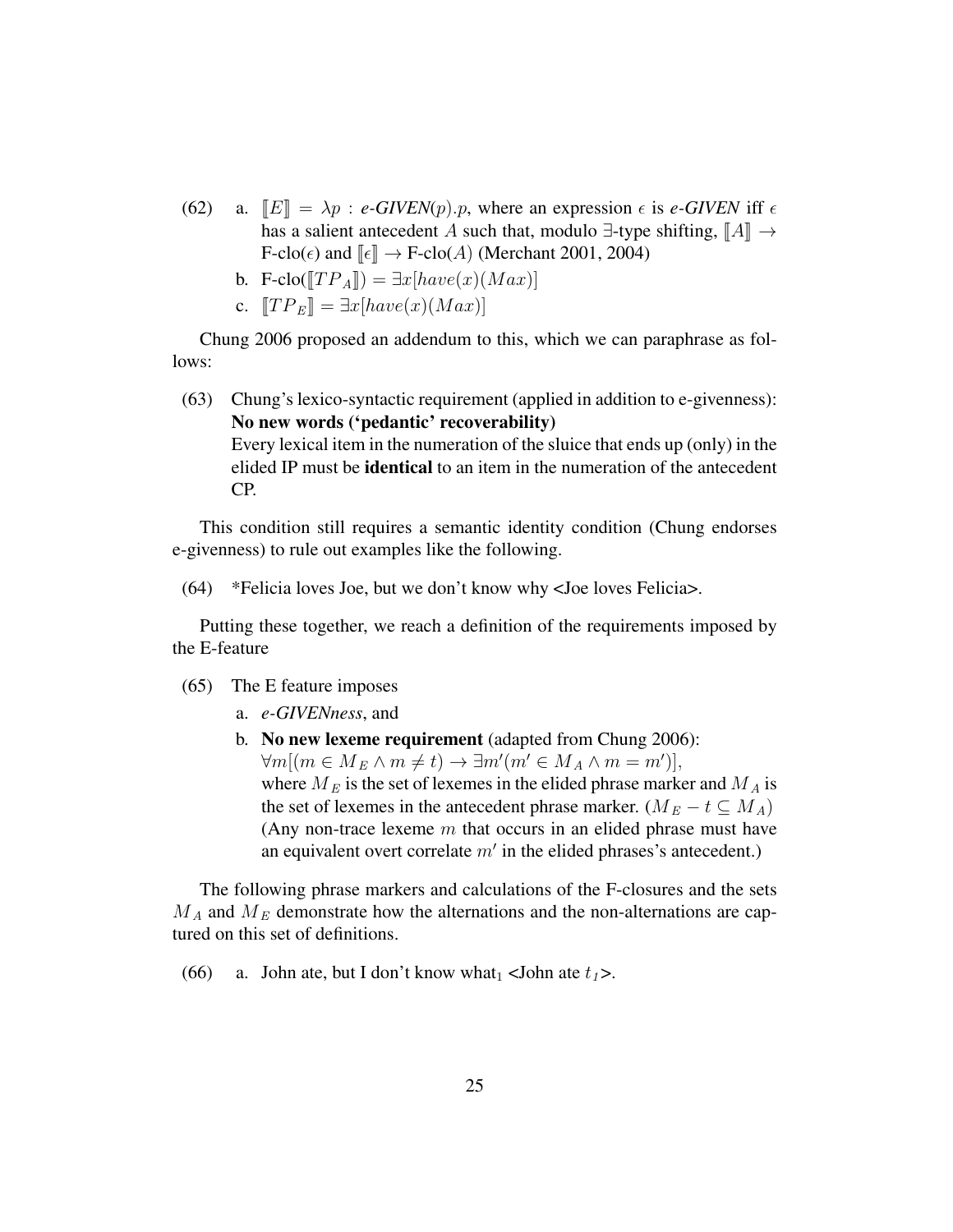

- d. F-clo( $[TP_A]$ ) =  $[TP_A]$ ) =  $\exists x[ate(x)(john)] \leftrightarrow$  $\mathbf{F\text{-}clo}(\mathbf{\llbracket}TP_E\mathbf{\llbracket}) = \mathbf{\llbracket}TP_E\mathbf{\llbracket}) = \exists x[ate(x)(john)]$
- e.  $M_A = \{\text{John}, \text{T}, \text{Voice}, \text{v}_{trans}, \text{ate}\}\supseteq$  $M_E - t = \{John, T, Voice, v_{trans}, ate\}$
- (67) a. Mary was flirting, and everyone wants to know [with who] $_2$  <Mary was flirting  $t_2$ >.
	- b. F-clo( $[TP_A]$ ) =  $[TP_A]$ ) =  $\exists x \left[ filter(x)(mary) \right] \leftrightarrow$ <br>E clo( $[TP_A]$ ) =  $[TP_A]$ ) =  $\exists x \left[ filter(x)(margin) \right]$  $\text{F-clo}(\llbracket TP_E \rrbracket) = \llbracket TP_E \rrbracket) = \exists x [flirt(x)(mary)]$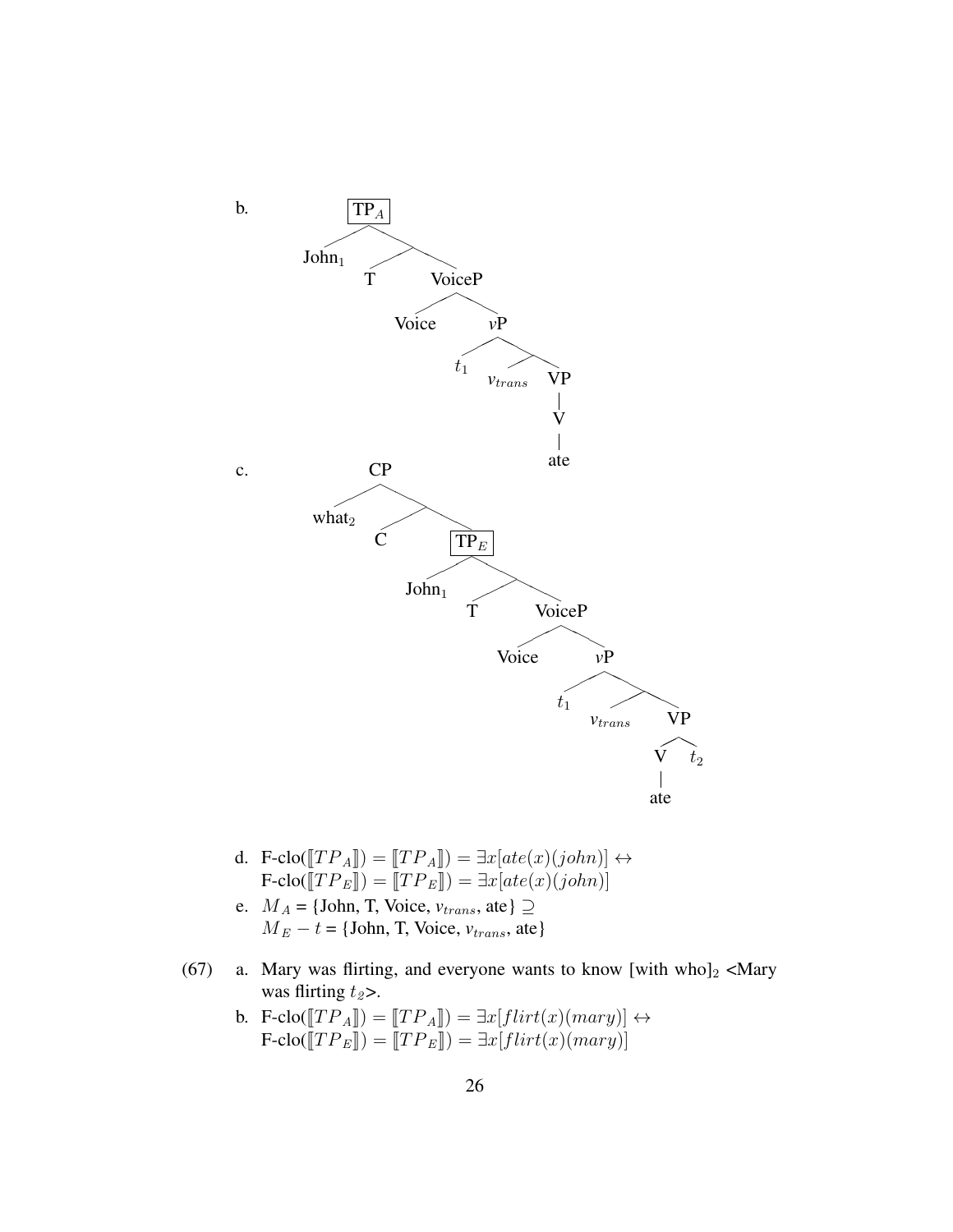- c.  $M_A = \{ \text{Mary}, \text{T}, \text{was}, \text{Voice}, \text{v}_{\text{unerg}}, \text{flitting} \} \supseteq$  $M_E - t = \{Mary, T, was, Voice, v_{unera}, flitting\}$
- (68) a. \*Mary was flirting, but they wouldn't say who <Mary was flirting with  $t$ .
	- b. F-clo( $[TP_A]$ ) =  $[TP_A]$ ) =  $\exists x [flirt(x)(mary)] \leftrightarrow$  $\text{F-clo}(\llbracket TP_E \rrbracket) = \llbracket TP_E \rrbracket) = \exists x[flirt(x)(mary)]$
	- c.  $M_A = \{Mary, T, was, Voice, v_{unerg}, fitting\}$  $M_E - t = \{Mary, T, was, Voice, v_{unerg}, flirting, with\}$
- (69) a. The janitor must remove the trash whenever it is apparent that it should be.  $\leq$ [ $_{VP}$  removed t]>
	- b. F-clo( $[vP_A]$ ) =  $[ vP_A ]$ ) =  $\exists x [remove(the\_trash)(x)] \leftrightarrow$  $F\text{-clo}(\llbracket v P_E \rrbracket) = \llbracket v P_E \rrbracket) = \exists x [remove(the\_track)(x)]$
	- c.  $M_A = \{v_{trans},$  remove, the, trash $\} \supseteq$  $M_E - t = \{v_{trans},$  remove}
- (70) a. \*Someone murdered Joe, but we don't know who by  $\langle \tau_{TP}$  Joe was murdered  $t$  $>$ .
	- b. F-clo( $[TP_A]$ ) =  $[TP_A]$ ) =  $\exists x [murder(joe)(x)] \leftrightarrow$  $\text{F-clo}(\llbracket TP_E \rrbracket) = \llbracket TP_E \rrbracket) = \exists x[murder(joe)(x)]$
	- c.  $M_A = \{T, \text{ Voice}[\text{ACT}], \text{ someone}, v_{trans}, \text{ murder}, \text{Joe}\}\neq$  $M_E - t = \{T, was, Voice[PASS], 'someone', v_{trans}, murder, Joe\}$

## References

- Abels, Klaus, and Luisa Martí. 2010. A unified approach to split scope. *Natural Language Semantics* 435–470.
- Aelbrecht, Lobke. 2009. You have the right to remain silent: The syntactic licensing of ellipsis. Doctoral Dissertation, Catholic University of Brussels, Brussels.
- Arregui, Ana, Charles Clifton Jr., Lyn Frazier, and Keir Moulton. 2006. Processing elided verb phrases with flawed antecedents: The recycling hypothesis. *Journal of Memory and Language* 55:232–246.
- Baker, Adam. 2007. VP-ellipsis and discourse resolution. In *Proceedings of the Amsterdam Colloquium*.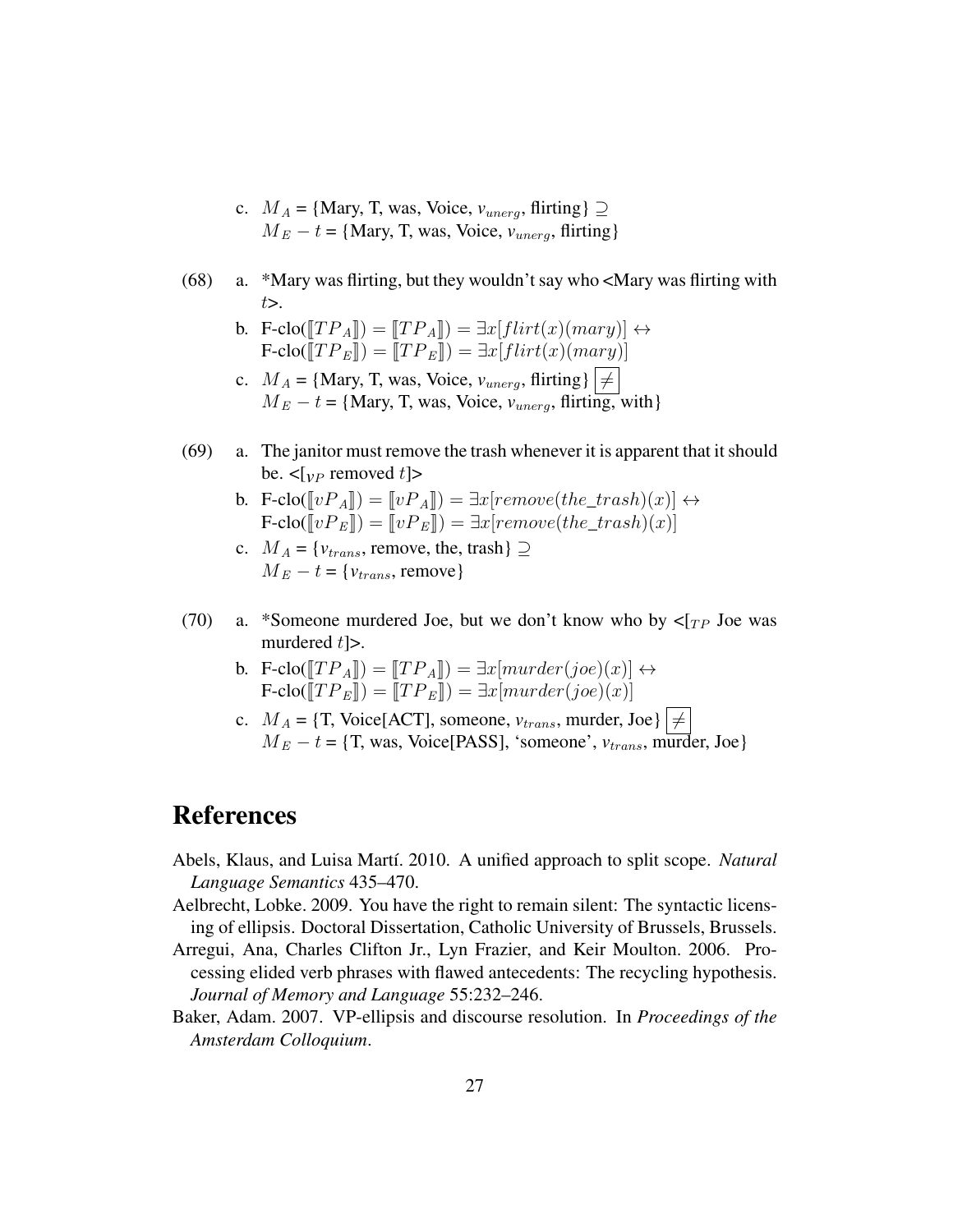- Branigan, Phil, and Marguerite Mackenzie. 2002. Altruism, A'-movement, and object agreement in Innu-aimun. *Linguistic Inquiry* 33:385–407.
- Bresnan, Joan. 1971. Note on the notion 'identity of sense anaphora'. *Linguistic Inquiry* 2:589–597.
- Chomsky, Noam. 2001. Derivation by phase. In *Ken Hale: A life in linguistics*, ed. Michael Kenstowicz, 1–52. Cambridge, Massachusetts: MIT Press.
- Chung, Sandra. 2006. Sluicing and the lexicon: The point of no return. In *Proceedings of the annual meeting of the Berkeley Linguistics Society 31*, ed. Rebecca T. Cover and Yuni Kim, 73–91. Berkeley, Calif.: Berkeley Linguistics Society.
- Corver, Norbert, and Marjo van Koppen. 2007. Ellipsis in possessive noun phrases: A comparative approach. Ms., University of Utrecht, UiL-OTS.
- Corver, Norbert, and Marjo van Koppen. 2009. Let's focus on noun phrase ellipsis. *Groninger Arbeiten zur Germanistischen Linguistik* 48:3–26.
- van Craenenbroeck, Jeroen. 2010. *The syntax of ellipsis: Evidence from Dutch dialects*. New York, NY: Oxford University Press.
- van Craenenbroeck, Jeroen, and Anikó Lipták. 2006. The crosslinguistic syntax of sluicing: Evidence from Hungarian relatives. *Syntax* 9:248–274.
- van Craenenbroeck, Jeroen, and Anikó Lipták. 2010. What sluicing can do, what it can't and in which language: On the cross-linguistic syntax of ellipsis. In *Diagnosing syntax*, ed. Lisa L.-S. Cheng and Norbert Corver, to appear. Oxford: Oxford University Press.
- Dalrymple, Mary, Stuart M. Sheiber, and Fernando C. N. Pereira. 1991. Ellipsis and higher-order unification. *Linguistics and Philosophy* 14:399–452.
- Depiante, Marcela A., and Jorge Hankamer. 2008. La condición de identidad en la elipsis: El caso del truncamiento. Ms., Universidad Nacional del Comahue and UCSC.
- Fiengo, Robert, and Robert May. 1994. *Indices and identity*. Cambridge, Massachusetts: MIT Press.
- Frazier, Lyn. 2010. A Recycling approach to processing ellipsis. In *Diagnosing syntax*, ed. Lisa L.-S. Cheng and Norbert Corver, to appear. Oxford: Oxford University Press.
- Fu, Jingqi, Tom Roeper, and Hagit Borer. 2001. The VP within process nominals: evidence from adverbs and the VP anaphor *do so*. *Natural Language and Linguistic Theory* 19:549–582.
- Geurts, Bart. 1996. Local satisfaction guaranteed: A presupposition theory and its problems. *Linguistics and Philosophy* 19:259–294.
- Giannakidou, Anastasia. 1998. *Polarity sensitivity as (non)veridicality*. Amster-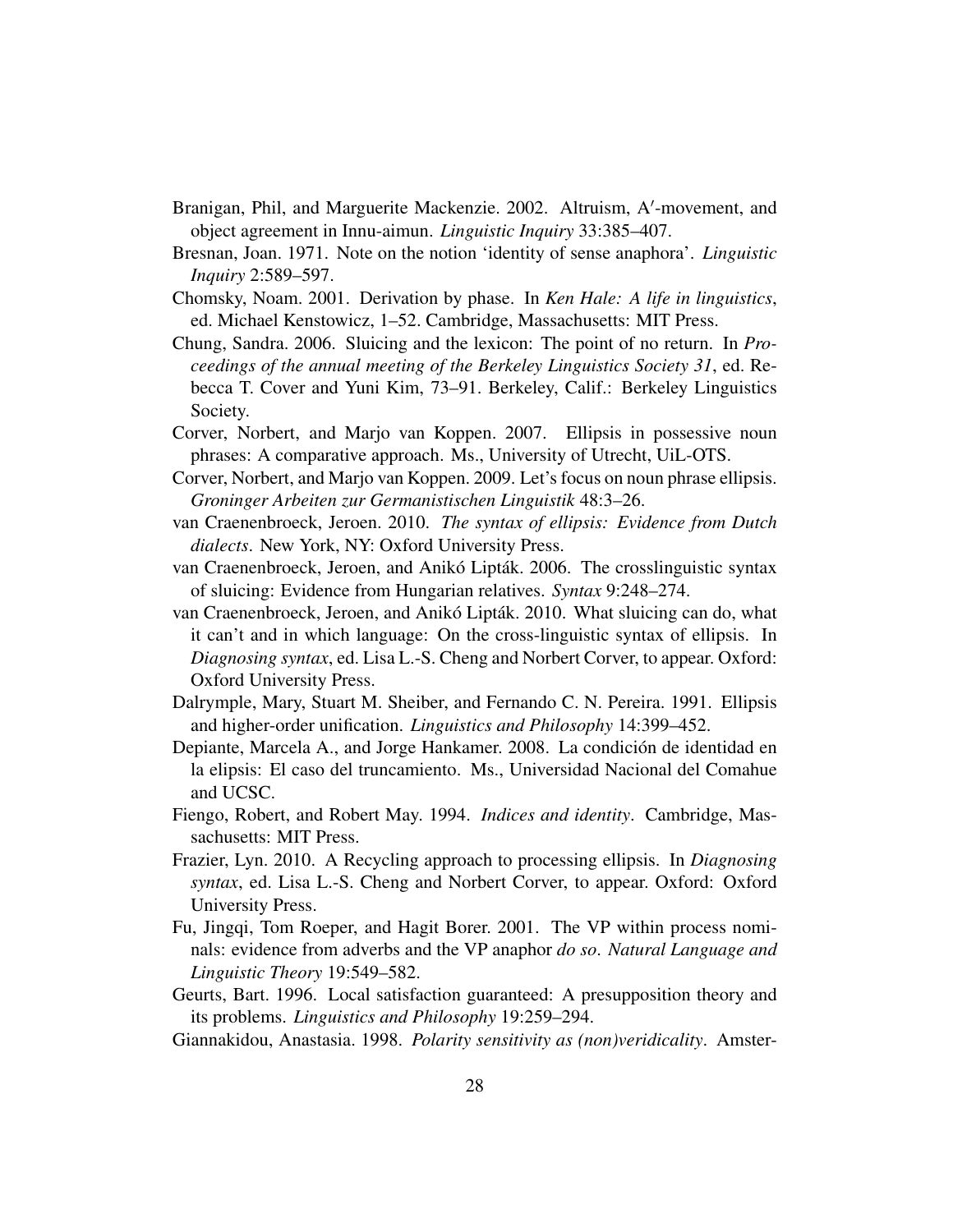dam: John Benjamins Publishing Company.

- Giannakidou, Anastasia. 2000. Negative...concord? *Natural Language and Linguistic Theory* 18:457–523.
- Giannakidou, Anastasia. 2006. N-words and negative concord. In *Blackwell companion to syntax*, ed. Martin Everaert and Henk van Riemsdijk. London: Blackwell.
- Giannakidou, Anastasia. 2007. The landscape of EVEN. *Natural Language and Linguistic Theory* 25:39–81.
- Giannakidou, Anastasia. 2011. Negation and positive polarity items: Variation, licensing, and compositionality. In *The handbook of natural language meaning (second edition)*, ed. Klaus von Heusinger, Claudia Maienborn, and Paul Portner, chapter 64. Berlin: Mouton de Gruyter.
- Giannakidou, Anastasia, and Jason Merchant. 2002. Eliminating modules in Minimalism. Paper presented at the Maryland Mayfest, University of Maryland, College Park, May 2002.
- Goldberg, Lotus Madelyn. 2005. Verb-stranding VP ellipsis: A cross-linguistic study. Doctoral Dissertation, McGill University, Montreal.
- Ha, Seungwan. 2007. Contrastive focus: Licensor for Right Node Raising. To appear in Proceedings of NELS 37.
- Haegeman, Liliane, and Terje Lohndal. 2010. Negative Concord and (multiple) Agree: A case study of West Flemish. *Linguistic Inquiry* 41:181–211.
- Hankamer, Jorge, and Ivan Sag. 1976. Deep and surface anaphora. *Linguistic Inquiry* 7:391–428.
- Hardt, Dan. 1993. Verb phrase ellipsis: Form, meaning and processing. Doctoral Dissertation, University of Pennsylvania.
- Harley, Heidi. 2006. Really external arguments: Lessons about voice from applicatives, causatives, and impersonals in Hiaki. Handout from a colloquium at UCLA.
- Hoeksema, Jack. 2002. Minimaliseerders in het Standaardnederlands. *Tabu* 32.
- Horn, Laurence. 1978. Remarks on Neg-raising. In *Pragmatics*, ed. Peter Cole, 129–220. New York, NY: Academic Press.
- Horn, Laurence. 1989. *A natural history of negation*. Chicago, Ill.: University of Chicago Press.
- Jacobs, Joachim. 1980. Lexical decomposition in Montague Grammar. *Theoretical Linguistics* 7.
- Jacobson, Pauline. 1992. Raising without movement. In *Control and grammar(48)*, ed. Richard K. Larson, Sabine Iatridou, Utpal Lahiri, and James Higginbotham, 149–194. Dordrecht, The Netherlands: Kluwer Academic Publish-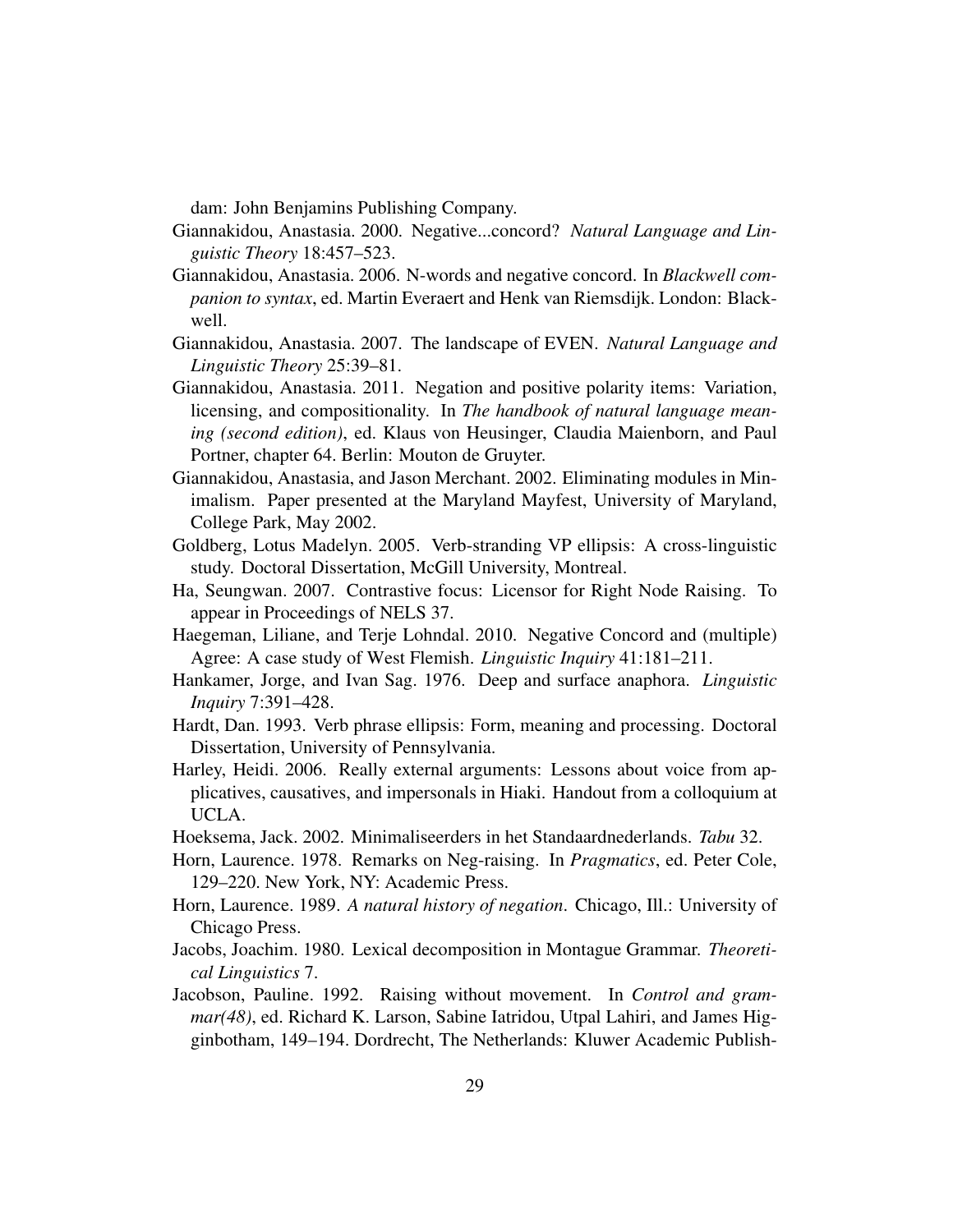ers.

- Johnson, Kyle. 2000a. Few dogs eat Whiskers or cats Alpo. In *University of Massachusetts occasional papers(23)*, ed. Kiyomi Kusumoto and Elisabeth Villalta, 47–60. Amherst, MA: UMOP.
- Johnson, Kyle. 2000b. Gapping determiners. In *Ellipsis in conjunction*, ed. Kerstin Schwabe and Ning Zhang, 95–115. Tübingen: Niemeyer.
- Johnson, Kyle. 2001. What VP ellipsis can do, and what it can't, but not why. In *The handbook of contemporary syntactic theory*, ed. Mark Baltin and Chris Collins, 439–479. Oxford: Blackwell Publishers.
- Kehler, Andrew. 2002. *Coherence in discourse*. Stanford, Calif.: CSLI Publications.
- Kim, Christina S., Gregory M. Kobele, Jeffrey T. Runner, and John T. Hale. 2011. The acceptability cline in VP ellipsis. *Syntax* .
- Klima, Edward S. 1964. Negation in English. In *The structure of language: Readings in the philosophy of language*, ed. Jerry Fodor and Jerrold Katz, 246– 323. Englewood Cliffs, New Jersey: Prentice-Hall.
- Kratzer, Angelika. 1996. Severing the external argument from its verb. In *Phrase structure and the lexicon*, ed. Johan Rooryck and Laurie Zaring, 109–137. Dordrecht, The Netherlands: Kluwer Academic Publishers.
- Ladusaw, William A. 1979. Polarity sensitivity as inherent scope relations. Doctoral Dissertation, University of Massachusetts, Amherst, Amherst, MA.
- Ladusaw, William A. 1996. Negation and polarity items. In *The handbook of contemporary semantic theory*, ed. Shalom Lappin, 321–341. Oxford: Blackwell.
- Lasnik, Howard. 1995. Case and expletives revisited: On greed and other human failings. *Linguistic Inquiry* 26:615–634.
- Lightfoot, David. 2000. Ellipses as clitics. In *Ellipsis in conjunction*, ed. Kerstin Schwabe and Ning Zhang, 79–94. Tübingen: Niemeyer.
- Lin, Vivian. 2002. Coordination and sharing at the interfaces. Doctoral Dissertation, Linguistics Department, MIT.
- McCawley, James D. 1993. Gapping with shared operators. In *Berkeley Linguistics Society*, ed. David A. Peterson, 245–253. Berkeley, California.
- McCloskey, James. 1991. Verb fronting, verb second and the left edge of IP in Irish. In *Seventh Workshop on Comparative Germanic Syntax*. Stuttgart.
- Merchant, Jason. 2001. *The syntax of silence: Sluicing, islands, and the theory of ellipsis*. Oxford: Oxford University Press.

Merchant, Jason. 2006. Why no(t)? *Style* 20:20–23.

- Merchant, Jason. 2007. Voice and ellipsis. Ms., University of Chicago.
- Merchant, Jason. 2008. An asymmetry in voice mismatches in VP-ellipsis and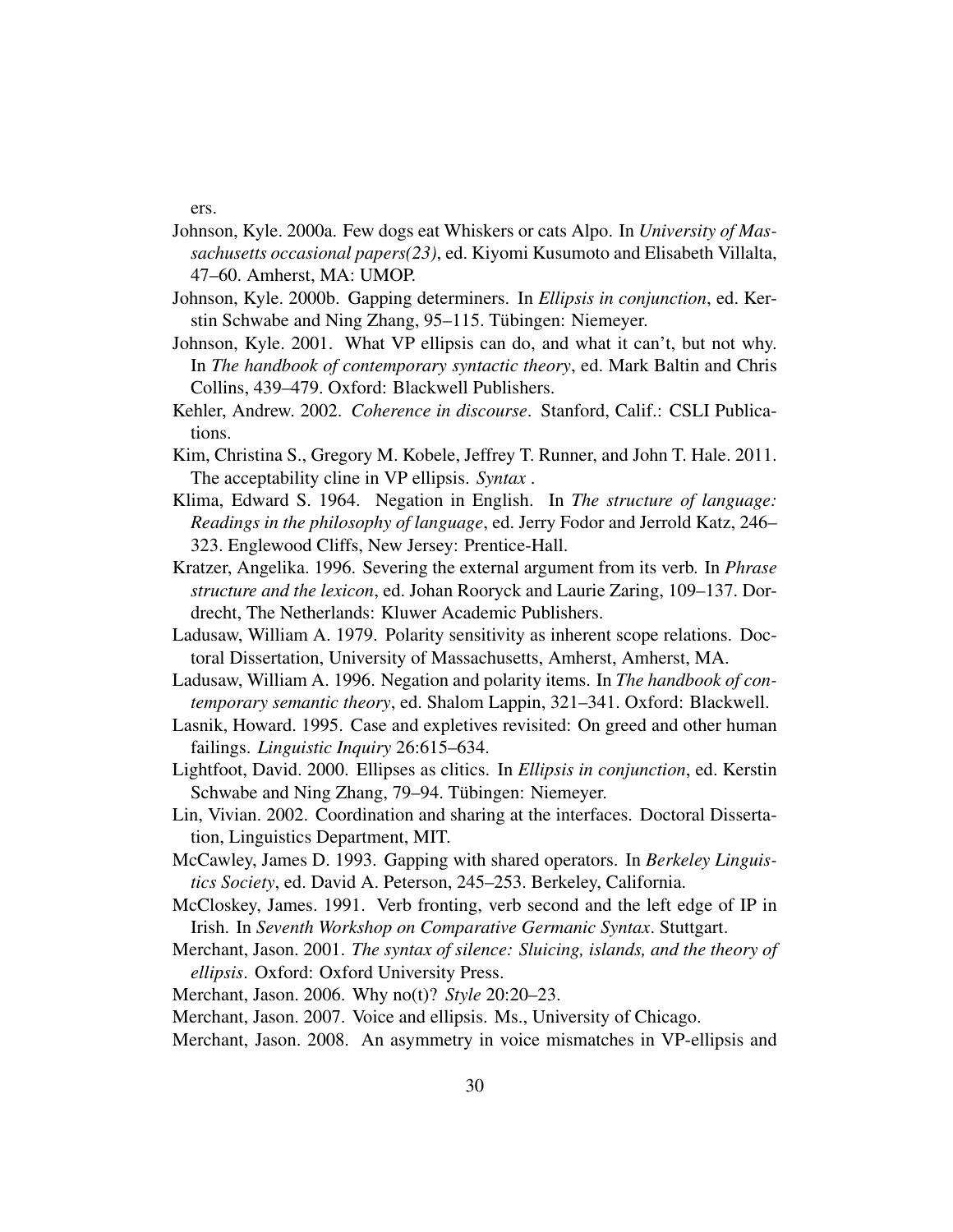pseudogapping. *Linguistic Inquiry* 39:169–179.

Nunes, Jairo, and Cynthia Zocca. 2005. Morphological identity in ellipsis. In *Leiden working papers in linguistics 2.2*, 29–42. Leiden: Leiden University.

- Penka, Doris. 2011. *Negative indefinites*. Oxford: Oxford University Press.
- Pereltsvaig, Asya. 2004. Negative polarity items in Russian and the 'bagel problem'. In *Negation in Slavic*, ed. Adam Przepiórkowski and Sue Brown. Bloomington, Ind.: Slavica Publishers.
- Polinsky, Maria, and Eric Potsdam. 2001. Long-distance agreement and topic in Tsez. *Natural Language and Linguistic Theory* 19:583–646.
- Postal, Paul. 2005. Suppose (if only for an hour) that NPIs are negation-containing phrases. Presentation at the Department of Linguistics, New York University.
- Potsdam, Eric. 1997. English verbal morphology and VP ellipsis. In *Meeting of the North Eastern Linguistic Society*. GLSA.
- Potts, Christopher. 2000. When even *no*'s Neg is splitsville. In *Jorge Hankamer WebFest*, ed. Nathan Sanders. http://ling.ucsc.edu/Jorge/potts.html.
- Potts, Christopher. 2002. The syntax and semantics of as-parentheticals. *Natural Language and Linguistic Theory* 20:623–689.
- Rooryck, Johan. 1997. On passive as partitive quantification. In *Projections and interface conditions*, ed. Anna-Maria di Sciullo, 201–234. Oxford: Oxford University Press.
- Ross, John. 1967. Constraints on variables in syntax. Doctoral Dissertation, Massachusetts Institute of Technology.
- Sag, Ivan. 1976. Deletion and logical form. Doctoral Dissertation, Massachusetts Institute of Technology, Cambridge, Massachusetts.
- Sag, Ivan, and Jorge Hankamer. 1984. Toward a theory of anaphoric processing. *Linguistics and Philosophy* 7:325–345.
- Sportiche, Dominique. 2005. Division of labor between merge and move: Strict locality of selection and apparent reconstruction paradoxes. In *Proceedings of the Workshop Divisions of Linguistic Labor, The La Bretesche Workshop*. Ms., UCLA.
- Swart, Henriette de, and Ivan A. Sag. 2002. Negation and negative concord in Romance. *Natural Language and Linguistic Theory* 25:373–417.
- Szabolcsi, Anna. 2004. Positive polarity negative polarity. *Natural Language and Linguistic Theory* 22:409–452.
- Szabolcsi, Anna. 2010. *Quantification*. Cambridge: Cambridge University Press.
- Toosarvandani, Maziar. 2008. Wh-movement and the syntax of sluicing. *Journal of Linguistics* 44:677–722.
- Tubau, Susagna. 2008. Negative concord in English and Romance: Syntax-